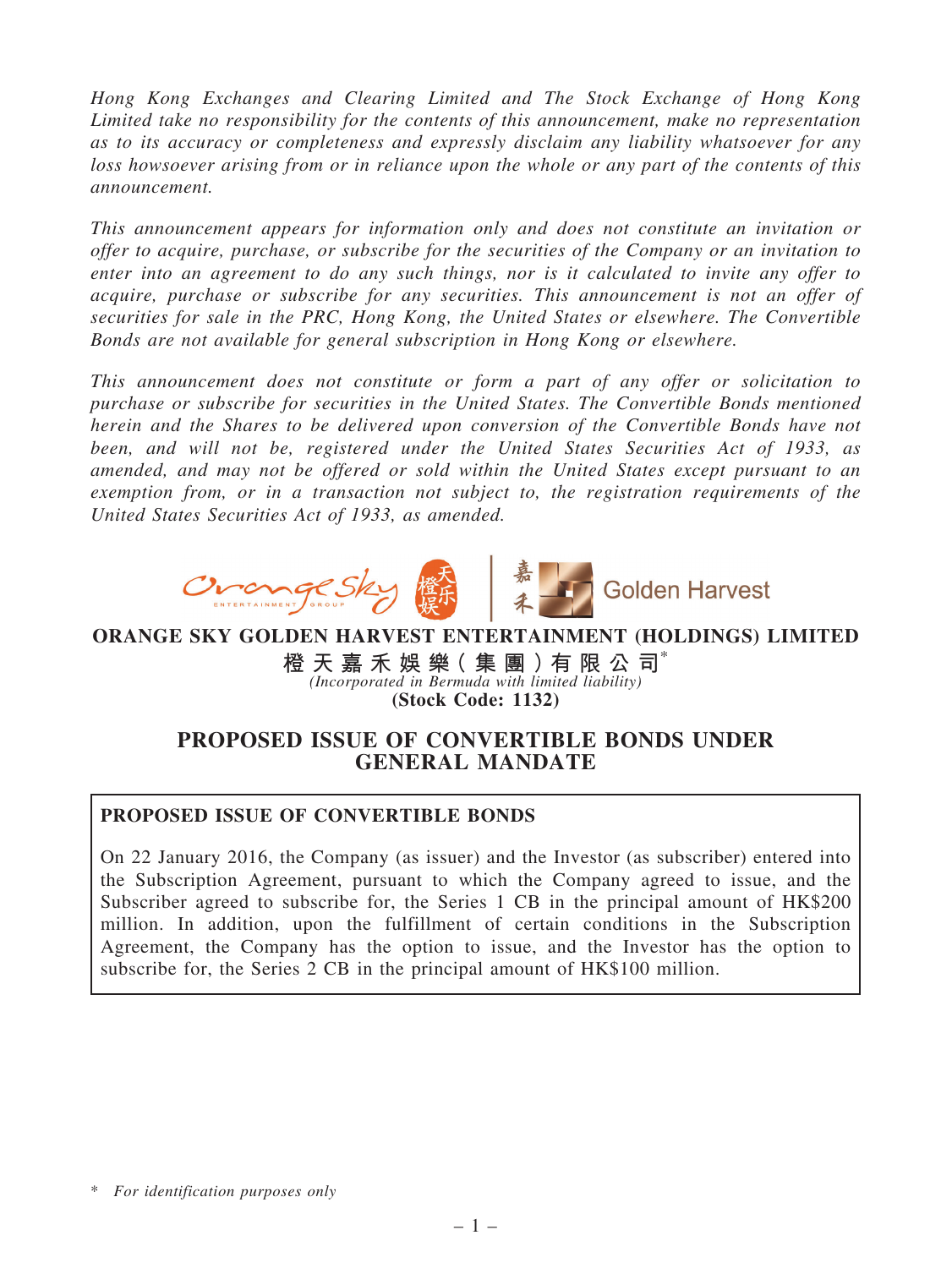CB Holders will be entitled to convert the outstanding principal amount of the Convertible Bonds into Conversion Shares at the Conversion Price, subject to adjustment in the manner provided in the CB Instruments. Assuming exercise in full of the Conversion Rights at the initial Conversion Price of HK\$1.00 per Conversion Share, an aggregate of 300,000,000 Conversion Shares will be issued, representing approximately 10.94% of the issued share capital of the Company as at the date of this announcement and approximately 9.86% of the issued share capital of the Company as enlarged by the allotment and issue of the Conversion Shares (assuming there was no repurchase of Shares or issue of other new Shares).

The Conversion Shares to be issued upon the conversion of the Convertible Bonds will rank pari passu in all respects with the Shares then in issue on the relevant conversion date.

It is expected that the net proceeds (net of fees, commissions and expenses) raised through the CB Issue will be used to finance the expansion and operation of the theatrical exhibitions in the PRC and the acquisition of cinema multiplex not listed on any stock exchange.

# LISTING RULES IMPLICATIONS

The Convertible Bonds, and Conversion Shares into which they are convertible, will be issued under the General Mandate granted to the Directors at the annual general meeting of the Company held on 5 June 2015. The issue of the Convertible Bonds is not subject to the approval of the Shareholders.

The closings under the Subscription Agreement are subject to fulfillment and/or waiver of the conditions precedent under the Subscription Agreement. In addition, the Subscription Agreement may be terminated in certain circumstances. Please refer to the section headed ''The Subscription Agreement'' below for further information.

Accordingly, the Convertible Bonds may or may not be issued and/or the Conversion Shares may or may not be issued or listed. Shareholders and potential investors are reminded to exercise caution when dealing in the Shares.

#### PROPOSED ISSUE OF THE CONVERTIBLE BONDS

On 22 January 2016, the Company (as issuer) and the Investor (as subscriber) entered into the Subscription Agreement, pursuant to which the Company agreed to issue, and the Investor agreed to subscribe for, the Series 1 CB in the principal amount of HK\$200 million. In addition, upon the fulfillment of certain conditions in the Subscription Agreement, the Company has the option to issue, and the Investor has the option to subscribe for, the Series 2 CB in the principal amount of HK\$100 million.

Details of the Subscription Agreement are set out below.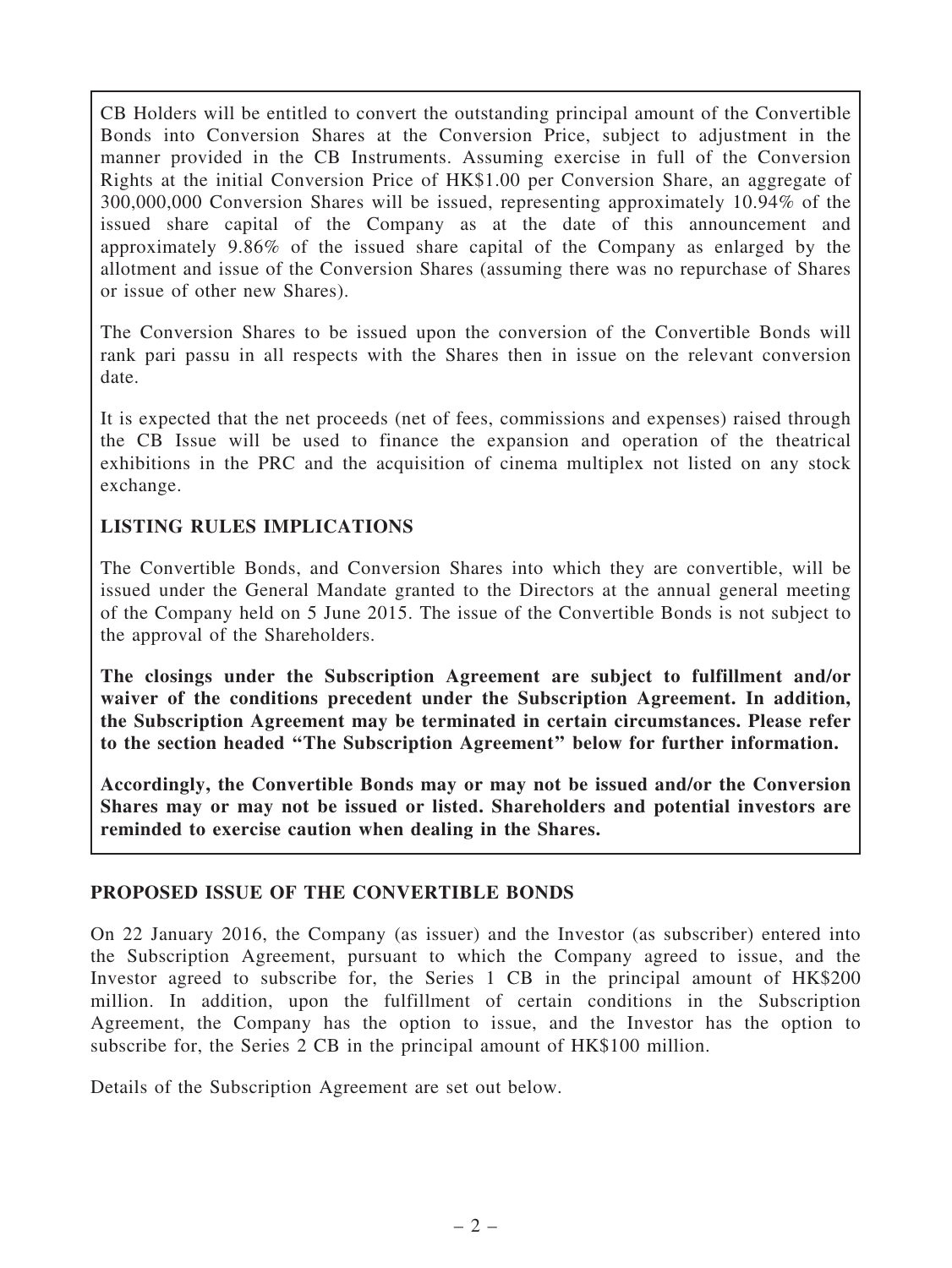# THE SUBSCRIPTION AGREEMENT

# Date:

22 January 2016

# Parties:

- 1. The Company (as issuer); and
- 2. The Investor (as subscriber), which to the best of the Directors' knowledge, information and belief, having made all reasonable enquiries, is an independent third party not connected with the Company or any of its subsidiaries or any of their respective directors, chief executives or substantial shareholders or any of their respective associates.

# Subject Matter:

The Company has agreed to issue, and the Investor has agreed to subscribe for, the Series 1 CB in the principal amount of HK\$200 million. In addition, the Company has the option to issue, and the Investor has the option to subscribe for, the Series 2 CB in the principal amount of HK\$100 million.

# Series 1 CB Conditions Precedent:

The obligations of the Investor to subscribe for the Series 1 CB from the Company are subject to the fulfilment (or waiver) of the following Series 1 CB Conditions Precedent on or before the Series 1 Closing Date:

- (a) all necessary regulatory filings, notifications and approvals to the relevant Government Authorities to enter into the Transaction Documents with respect to the Series 1 CB and perform the Company's obligations thereunder having been made and obtained, and such filings, notifications and approvals remaining valid and effective, and no Government Authority having taken or initiated any action which would prohibit the transactions contemplated under the Transaction Documents with respect to the Series 1 CB;
- (b) since the date of the Subscription Agreement, there having been, in the opinion of the Investor, no Material Adverse Change;
- (c) there having been no Event of Default under the Series 1 CB Instrument (as if the Series 1 CB Instrument has been executed), and no Event of Default under the Series 1 CB Instrument (as if the Series 1 CB Instrument has been executed) would result from the proposed issue of the Series 1 CB by the Company to the Investor;
- (d) all obligations under the Transaction Documents required to be performed by the Company on or before the Series 1 Closing Date having been performed, and no breach of any provision of any Transaction Document by the Company;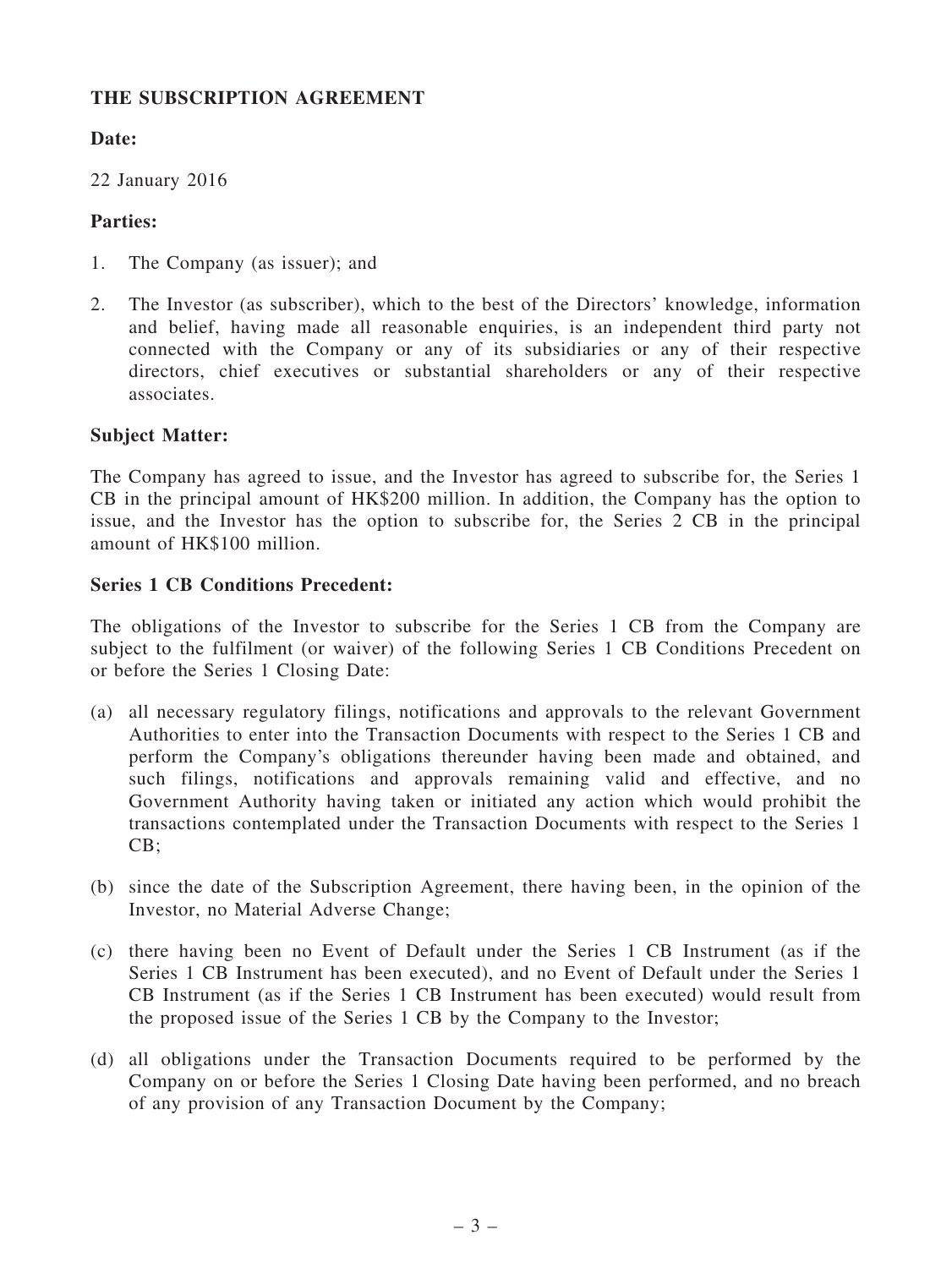- (e) the Investor having performed all necessary external, internal and corporate approvals and checks under all applicable Laws regarding the Transaction Documents with respect to the Series 1 CB, including but not limited to its investment committee approval, antimoney laundering checks and know-your-client checks;
- (f) the Investor having been satisfied with the results of its commercial, financial and legal due diligence on the Company and any other Group Company in its sole discretion;
- (g) the Issuer Warranties remaining true, accurate and not misleading in each case in accordance with their terms;
- (h) the Investor having received from the Investor's legal advisors: (a) a legal opinion as to the laws of Hong Kong addressed to the Investor in relation to, amongst other things, the legal, valid, binding and enforceable nature of the provisions of the Transaction Documents governed by the laws of Hong Kong; (b) a legal opinion as to the laws of Bermuda addressed to the Investor in relation to, amongst other things, the due incorporation, capacity and authority of the Company, each in a form satisfactory to the Investor;
- (i) the value of the net assets of the Group (as set out in the Company's most recent published consolidated interim financial accounts or audited consolidated annual accounts, as applicable) is not less than HK\$1,550,000,000; and
- $(i)$  the ratio of  $(A)$  the sum of:  $(i)$  the value of the non-current assets of the Group; and  $(ii)$ the value of the current assets of the Group, (each as set out in the Company's most recent published consolidated interim financial accounts or audited consolidated annual accounts, as applicable) to (B) the value of the net assets of the Group (as set out in the Company's most recent published consolidated interim financial accounts or audited consolidated annual accounts, as applicable) does not exceed 2.2.

The Investor may, at its discretion, waive satisfaction of any of the above Series 1 CB Conditions Precedent.

As at the date of this announcement, all of the above conditions precedent to the completion of the Subscription Agreement are yet to be satisfied and/or (as the case may be) waived.

It is the intention of the Company to satisfy or procure the satisfaction of the above conditions precedent to completion of the Subscription Agreement as soon as practicable.

#### Closing of Series 1 CB Issue:

The Series 1 CB Closing shall take place on the date which is the third (3rd) Business Day after, and excluding, the date upon which the last of the Series 1 CB Conditions Precedent (other than Series 1 CB Conditions Precedent in paragraphs (b), (e) and (f) above which shall be satisfied on the Series 1 CB Closing Date) has been satisfied or waived (or if already satisfied/waived before such date, remain satisfied or waived as of such date), or such other date as the parties may agree in writing ("Series 1 CB Closing Date"). In any event, the Series 1 CB Closing Date shall not be later than 10:00 a.m. on the Series 1 CB Long Stop Date. Otherwise, the Subscription Agreement shall automatically terminate.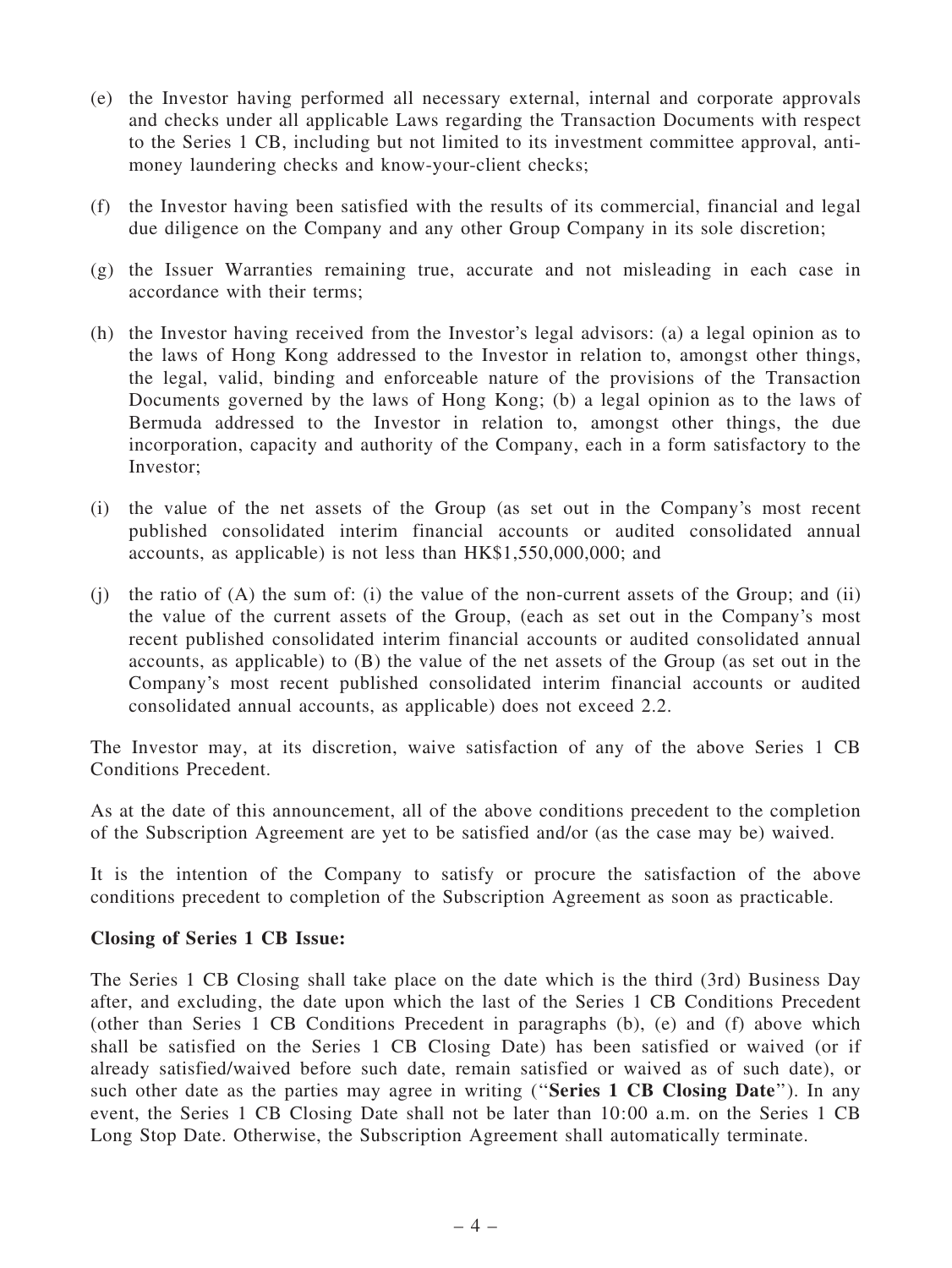### Series 2 CB Conditions Precedent:

The obligations of the Subscriber to subscribe for the Series 2 CB from the Company which are subject to the fulfilment (or waiver) of the following Series 2 CB Conditions Precedent on or before the Series 2 Closing Date:

- (a) all necessary regulatory filings, notifications and approvals to the relevant Government Authorities to enter into the Transaction Documents with respect to the Series 2 CB and perform the Company's obligations thereunder having been made and obtained, and such filings, notifications and approvals remaining valid and effective, and no Government Authority having taken or initiated any action which would prohibit the transactions contemplated under the Transaction Documents with respect to the Series 2 CB;
- (b) since the date of the Subscription Agreement, there having been, in the opinion of the Investor, no Material Adverse Change;
- (c) there having been no Event of Default under the Series 2 CB Instrument (as if the Series 2 CB Instrument has been executed), and no Event of Default under the Series 2 CB Instrument (as if the Series 2 CB Instrument has been executed) would result from the proposed issue of the Series 2 CB by the Company to the Investor;
- (d) all obligations under the Transaction Documents required to be performed by the Company on or before the Series 2 Closing Date having been performed, and no breach of any provision of any Transaction Document by the Company;
- (e) the Investor having performed all necessary external, internal and corporate approvals and checks under all applicable Laws regarding the Transaction Documents with respect to the Series 2 CB, including but not limited to its investment committee approval, antimoney laundering checks and know-your-client checks;
- (f) the Investor having been satisfied with the results of its commercial, financial and legal due diligence on the Company and any other Group Company in its sole discretion;
- (g) the Issuer Warranties remaining true, accurate and not misleading in each case in accordance with their terms;
- (h) NAV:
	- (i) in the event that the Series 2 CB Closing Date is prior to the date on which the Company's audited consolidated financial statements for the year ended 31 December 2015 are published, the value of the net assets of the Group (as set out in the Company's most recent published consolidated interim financial accounts or audited consolidated annual accounts, as applicable) (excluding any changes in the fair value of the Series 1 CB) is not less than  $HK$1,550,000,000$ ; and
	- (ii) in the event that the Series 2 CB Closing Date is on or after the date on which the Company's audited consolidated financial statements for the year ended 31 December 2015 are published, the value of the net assets of the Group (as set out in the Company's most recent published consolidated interim financial accounts or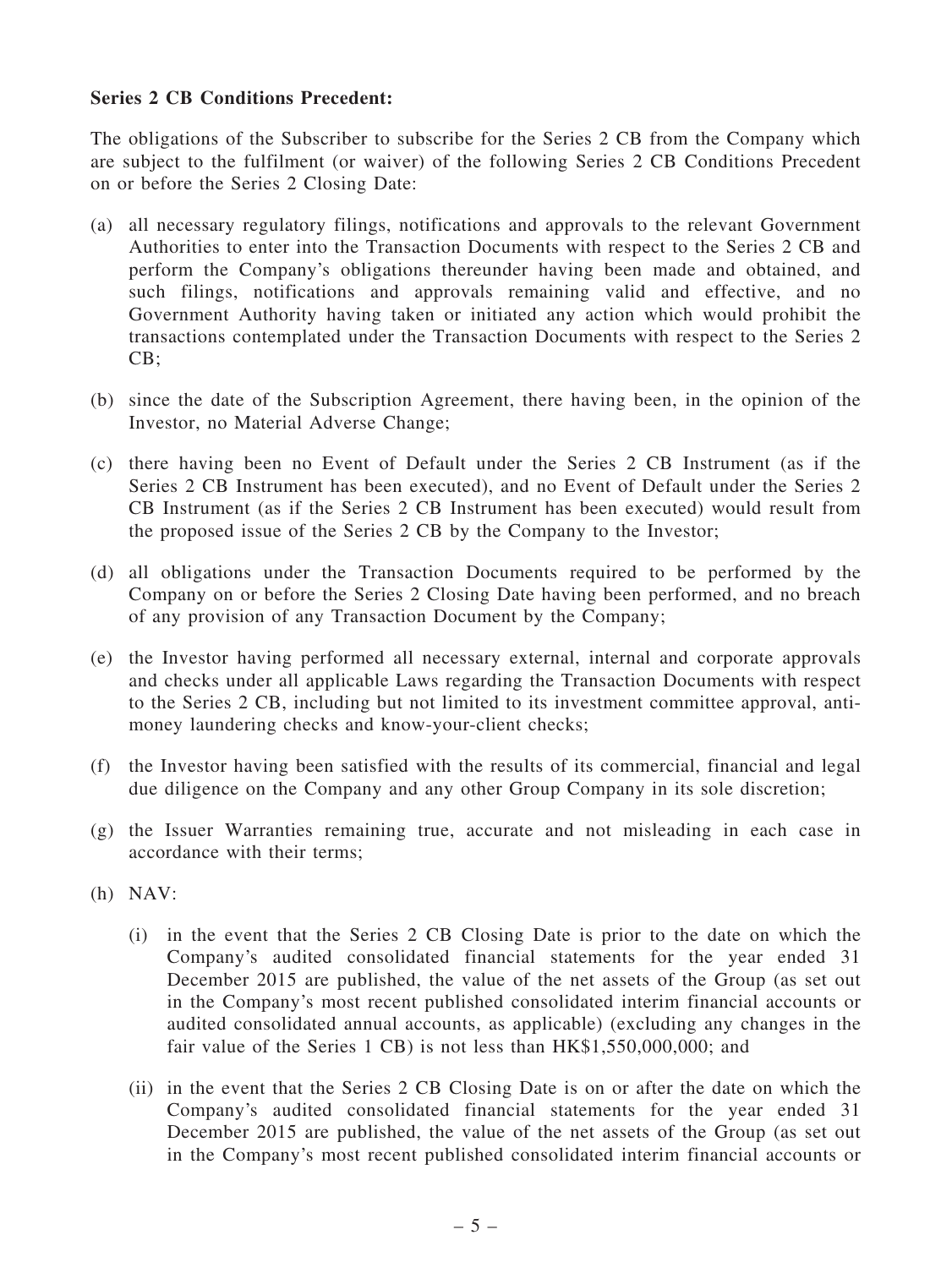audited consolidated annual accounts, as applicable) (excluding any changes in the fair value of the Series 1 CB and the costs associated with the Share Option Scheme) is not less than HK\$1,550,000,000;

- (i) the ratio of (A) the sum of: (i) the value of the non-current assets of the Group; and (ii) the value of the current assets of the Group, (each as set out in the Company's most recent published consolidated interim financial accounts or audited consolidated annual accounts, as applicable) to (B) the value of the net assets of the Group (as set out in the Company's most recent published consolidated interim financial accounts or audited consolidated annual accounts, as applicable) (excluding any changes in the fair value of the Series 1 CB and the costs associated with the Share Option Scheme) does not exceed 2.2;
- (j) the revenue of the Company (as set out in the audited consolidated annual accounts for the financial year ended 2015) is not less than HK\$1,300,000,000; and
- (k) as at 31 December 2016, the Group operates not less than 80 cinema multiplexes in the PRC.

The Investor may, at its discretion, waive satisfaction of any of the Series 2 CB Conditions Precedent above.

### Closing of Series 2 CB Issue:

The Series 2 Closing shall take place on the date which is the third (3rd) Business Day after, and excluding, the date upon which the last of the Series 2 CB Conditions Precedent (other than Series 2 CB Conditions Precedent in paragraphs (b), (e) and (f) above which shall be satisfied on the Series 2 CB Closing Date) has been satisfied or waived (or if already satisfied/waived before such date, remain satisfied or waived as of such date), or such other date as the parties may agree in writing ("Series 2 CB Closing Date"). In any event, the Series 2 CB Closing Date shall not be later than the Series 2 Long Stop Date. Otherwise, the provisions of the Subscription Agreement with respect to Series 2 CB shall automatically terminate.

# Termination:

If, at any time prior to Series 1 CB Closing, there is a breach by the Company of any provision of the Subscription Agreement and/or the Investor receives a notification by the Company pursuant to the Subscription Agreement which states that the Company has become aware of anything which will or is reasonably likely to prevent any of the Series 1 CB Conditions from remaining satisfied, the Investor may terminate the Subscription Agreement by giving notice in writing to the Company.

If, at any time prior to Series 2 CB Closing, there is a breach by the Company of any provision of the Subscription Agreement and/or the Investor receives a notification by the Company pursuant to the Subscription Agreement which states that the Company has become aware of anything which will or is reasonably likely to prevent any of the Series 2 CB Conditions from remaining satisfied, the Investor may terminate the provisions of the Subscription Agreement with respect to the Series 2 CB by giving notice in writing to the Company.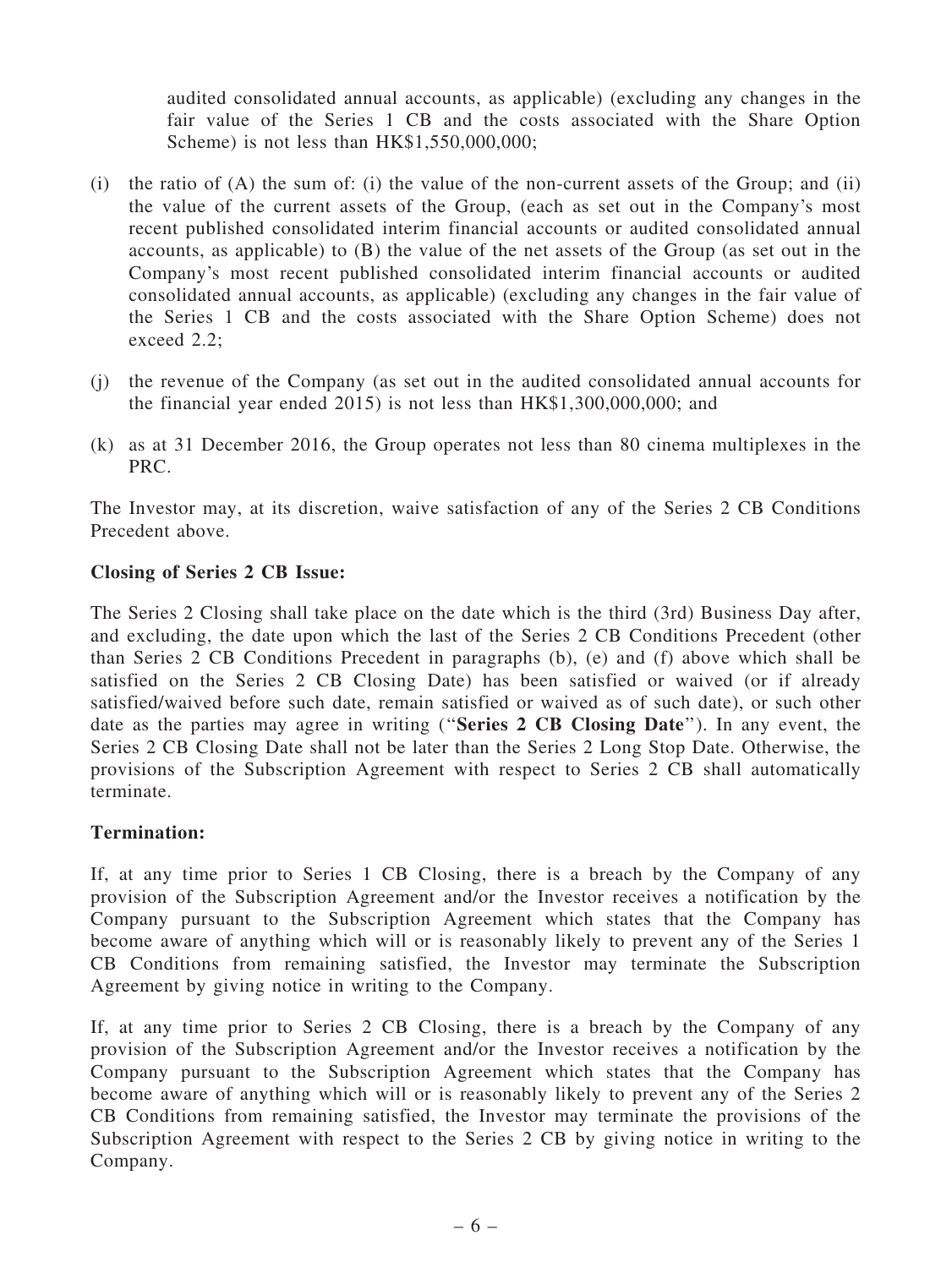# PRINCIPAL TERMS OF THE CONVERTIBLE BONDS

The principal terms of the Convertible Bonds are arrived at arm's length negotiations between the Company and the Investor. Set out below is a summary of the principal terms of the Convertible Bonds:

| Principal amount         | An aggregate of HK\$300 million of Convertible Bonds are<br>to be issued, comprising:                                                                                                                       |
|--------------------------|-------------------------------------------------------------------------------------------------------------------------------------------------------------------------------------------------------------|
|                          | (a) the Series 1 CB in an aggregate principal amount of<br>HK\$200 million                                                                                                                                  |
|                          | (b) the Series 2 CB in an aggregate principal amount of<br>HK\$100 million                                                                                                                                  |
| <b>Issue Price</b>       | 100% of the principal amount of the Convertible Bonds.                                                                                                                                                      |
| Interest                 | The Convertible Bonds shall bear interest from the Issue<br>Date at $5\%$ per annum on the principal amount of the<br>Convertible Bonds outstanding from time to time, payable<br>semi-annually in arrears. |
| <b>Maturity Date</b>     | The date falling on the third anniversary of the Issue Date,<br>or if such date is not a Business Day, the Business Day<br>immediately following such date.                                                 |
| Initial Conversion Price | HK\$1.00 per Conversion Share.                                                                                                                                                                              |
|                          | The initial Conversion Price represents:                                                                                                                                                                    |
|                          | a premium of approximately 112.8% of the closing<br>(i)<br>price of HK\$0.470 per Share as quoted on the Stock<br>Exchange on the Last Trading Day;                                                         |
|                          | (ii) a premium of approximately $106.2\%$ of the average<br>closing price of HK\$0.485 per Share as quoted on<br>Stock Exchange for the 5 trading days up to and<br>including the Last Trading Day; and     |
|                          | (iii) a premium of approximately 94% of the average<br>closing price of HK\$0.516 per Share as quoted on the<br>Stock Exchange for the last 10 trading days up to and<br>including the Last Trading Day;    |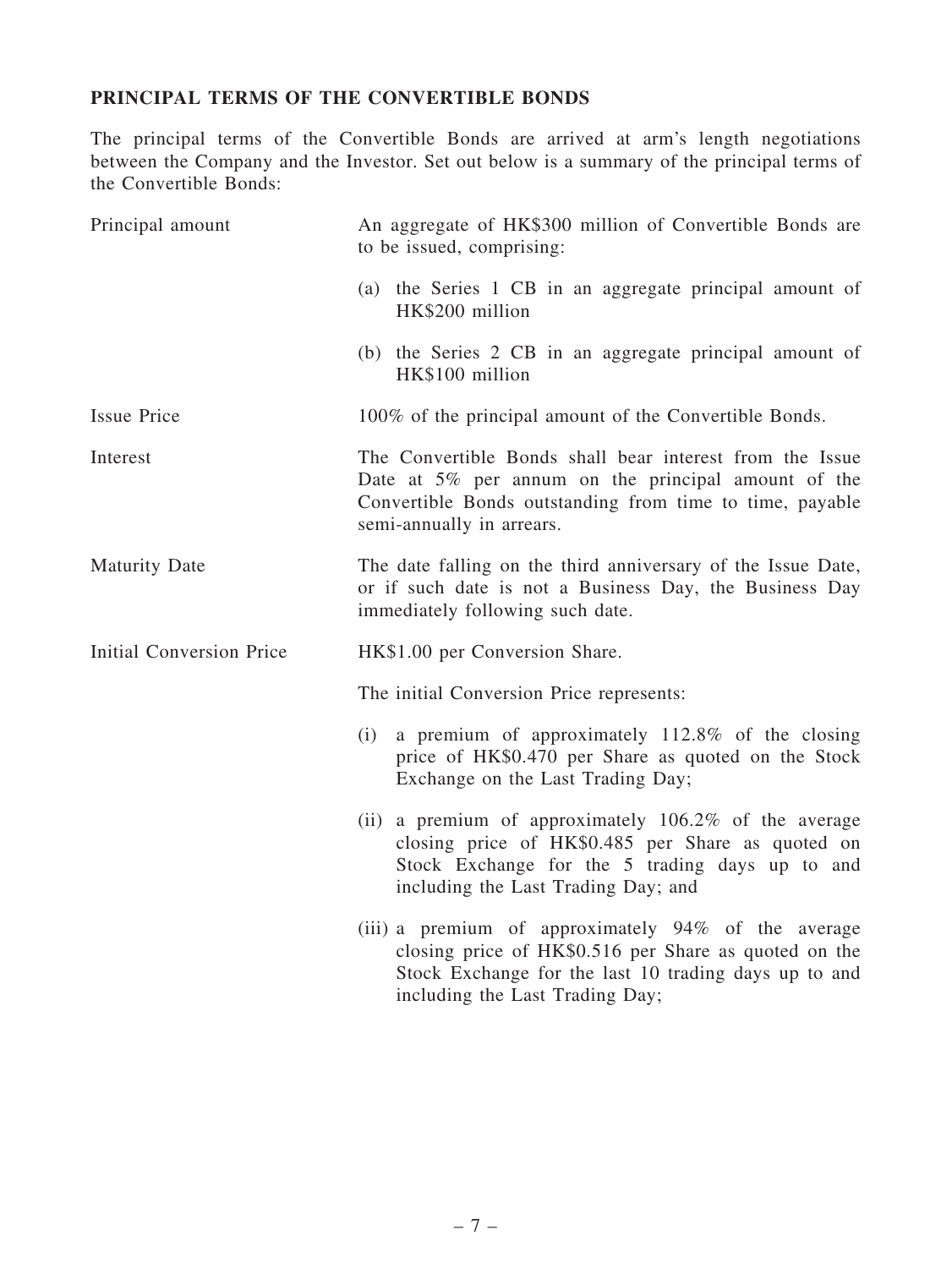| Adjustments to Conversion<br>Price | The Conversion Price will be subject to adjustment for,<br>among other things,                                                                                                                                                                                                                                                                                                 |
|------------------------------------|--------------------------------------------------------------------------------------------------------------------------------------------------------------------------------------------------------------------------------------------------------------------------------------------------------------------------------------------------------------------------------|
|                                    | $\mathbf{i}$ .<br>distributions;                                                                                                                                                                                                                                                                                                                                               |
|                                    | ii.<br>bonus issues;                                                                                                                                                                                                                                                                                                                                                           |
|                                    | alteration to nominal value of the Shares;<br>$\overline{111}$ .                                                                                                                                                                                                                                                                                                               |
|                                    | share-related securities<br>shares, rights,<br>issued<br>iv.<br>to<br>Shareholders;                                                                                                                                                                                                                                                                                            |
|                                    | issues of other securities to Shareholders;<br>$V_{\bullet}$                                                                                                                                                                                                                                                                                                                   |
|                                    | vi. issue of Shares at less than 95% of the current market<br>price of the Shares;                                                                                                                                                                                                                                                                                             |
|                                    | vii. Share-related<br>securities<br>issued<br>other<br>than<br>to<br>Shareholders at less than 95% of the current market<br>price of the Share;                                                                                                                                                                                                                                |
|                                    | viii. amendment of terms of rights or<br>Share-related<br>securities; and                                                                                                                                                                                                                                                                                                      |
|                                    | ix. demerger.                                                                                                                                                                                                                                                                                                                                                                  |
| <b>Conversion Period</b>           | The period beginning on, and including, the Issue Date and<br>ending on, and including the earlier to occur of:                                                                                                                                                                                                                                                                |
|                                    | 5:00 p.m. on the day which is five (5) Business Days<br>i.<br>before the Maturity Date; and                                                                                                                                                                                                                                                                                    |
|                                    | ii.<br>If such Convertible Bonds have been called for<br>redemption before Maturity Date in accordance with<br>the conditions of the CB Instruments, $5:00$ p.m. on the<br>day which is five (5) Business Days before the<br>proposed date of redemption thereof, as set out in the<br>notice of early redemption or the notice of default<br>redemption (as the case may be). |
| Conversion Right                   | Each CB Holder has the right to convert all or any part<br>(which shall be an integral multiple of the authorised<br>denomination, except where the conversion relates to a CB<br>Holder's entire holding of the Convertible Bonds) of the<br>principal amount of the Convertible Bonds into Shares at<br>any time during the Conversion Period.                               |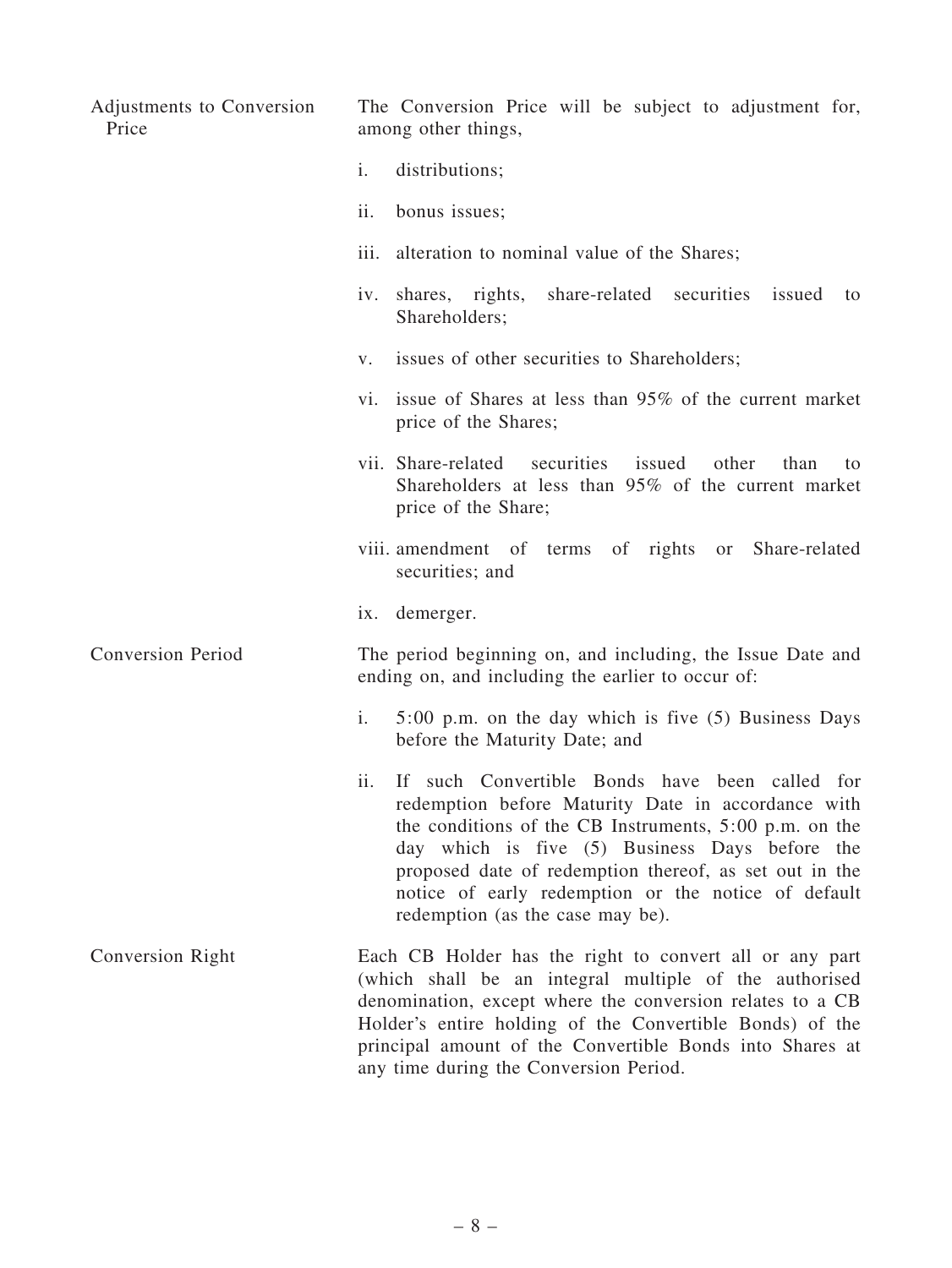- Ranking of the Conversion Shares Conversion Shares issued upon conversion shall be fully paid, free from any encumbrance and rank pari passu in all respects with all other Shares in issue on the date of conversion and the holder shall be entitled in respect of its Conversion Shares to all dividends, and other distributions the record date for which falls on a date on or after the conversion date which is the Trading Day immediately following the deposit of conversion notice.
- Voting rights The Convertible Bonds do not confer on its holders any right to attend or vote at any meetings of the Company by reason only being of the CB Holder.

### Financial covenants For so long as any Convertible Bonds remains outstanding, the Company shall procure that at all time:

- (i) (a) from the Issue Date to the date on which the Company's audited consolidated financial statements for the year ended 31 December 2015 are published, the value of the net assets of the Group (as set out in the Company's most recent published consolidated interim financial accounts or audited consolidated annual accounts, as applicable) (excluding any changes in the fair value of the Series 1 CB and the Series 2 CB (if issued)) shall not be less than HK\$1,550,000,000; and
	- (b) from the date on which the Company's audited consolidated financial statements for the year ended 31 December 2015 are published, the value of the net assets of the Group (as set out in the Company's most recent published consolidated interim financial accounts or audited consolidated annual accounts, as applicable) (excluding any changes in the fair value of the Series 1 CB, the Series 2 CB (if issued) and the costs associated with the Share Option Scheme) shall not be less than HK\$1,550,000,000; and
- (ii) the ratio of:
	- (a) the sum of: (i) the value of the non-current assets of the Group; and (ii) the value of the current assets of the Group, (each as set out in the Company's most recent published consolidated interim financial accounts or audited consolidated annual accounts, as applicable); to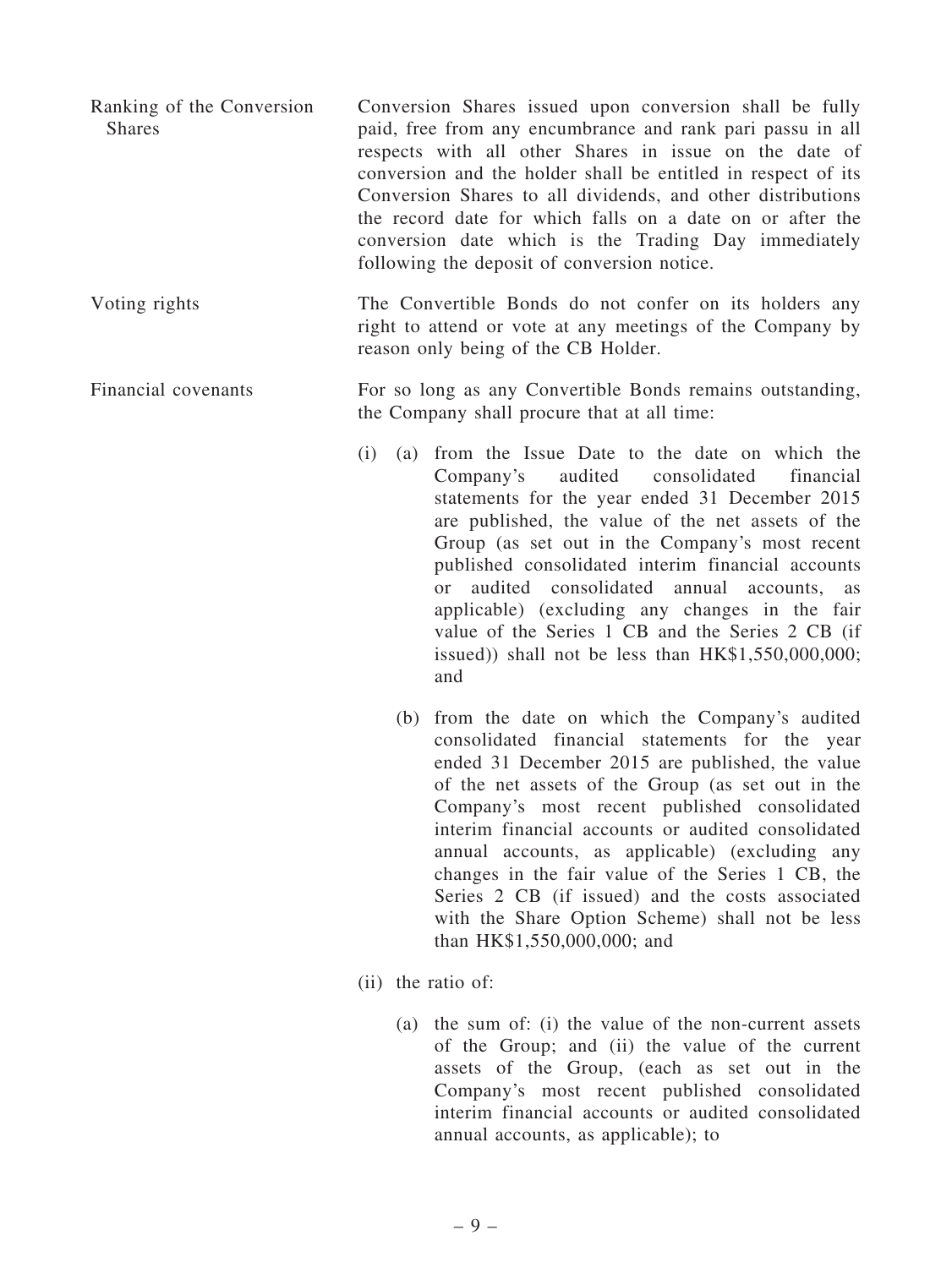|                   |    | (b) the value of the net assets of the Group (as set out<br>Company's<br>most<br>recent<br>the<br>in<br>consolidated interim financial accounts or audited<br>consolidated annual accounts, as<br>(excluding any changes in the fair value of the<br>Series 1 CB and the Series 2 CB (if issued) and the<br>costs associated with the Share Option Scheme), | published<br>applicable) |
|-------------------|----|-------------------------------------------------------------------------------------------------------------------------------------------------------------------------------------------------------------------------------------------------------------------------------------------------------------------------------------------------------------|--------------------------|
|                   |    | shall not exceed 2.2.                                                                                                                                                                                                                                                                                                                                       |                          |
|                   |    | (the "Financial Covenants")                                                                                                                                                                                                                                                                                                                                 |                          |
| Events of Default |    | An event of default (an "Event of Default") including:                                                                                                                                                                                                                                                                                                      |                          |
|                   | 1. | a change of control in the Company, without prior CB<br>Holders' approval;                                                                                                                                                                                                                                                                                  |                          |
|                   | 2. | any disposal, sale, assignment or transfer by the Group<br>of all or substantial party of its business or assets<br>without prior CB Holders' approval;                                                                                                                                                                                                     |                          |
|                   | 3. | merger or consolidation of the Company with any<br>person outside the Group, without prior CB Holders'<br>approval;                                                                                                                                                                                                                                         |                          |
|                   | 4. | the Company fails to pay any amount of principal in<br>respect of the Convertible Bonds on the due date for<br>payment thereof or fails to pay any amount of interest<br>in respect of or in connection with the Convertible<br>Bonds on the due date for payment thereof;                                                                                  |                          |
|                   | 5. | The Company breaches the Financial Covenants;                                                                                                                                                                                                                                                                                                               |                          |
|                   | 6. | The Company defaults in the performance<br>observance of any term of any Transaction Document<br>which is binding on it, or of its other obligations under<br>or in respect of the Convertible Bonds or any<br><b>Transaction Document;</b>                                                                                                                 | <sub>or</sub>            |
|                   | 7. | Any Financial Indebtedness of the Company or any<br>Group Company in excess of HK\$50 million in each<br>case is not paid when due or as the case may be) within<br>any applicable grace period and a specific waiver has<br>not been obtained and currently effective from the<br>counterparty to such Financial Indebtedness;                             |                          |
|                   | 8. | Any such Financial Indebtedness becomes (or becomes<br>capable of being declared) due and payable prior to its<br>stated maturity otherwise than at the option of the<br>relevant Group Company;                                                                                                                                                            |                          |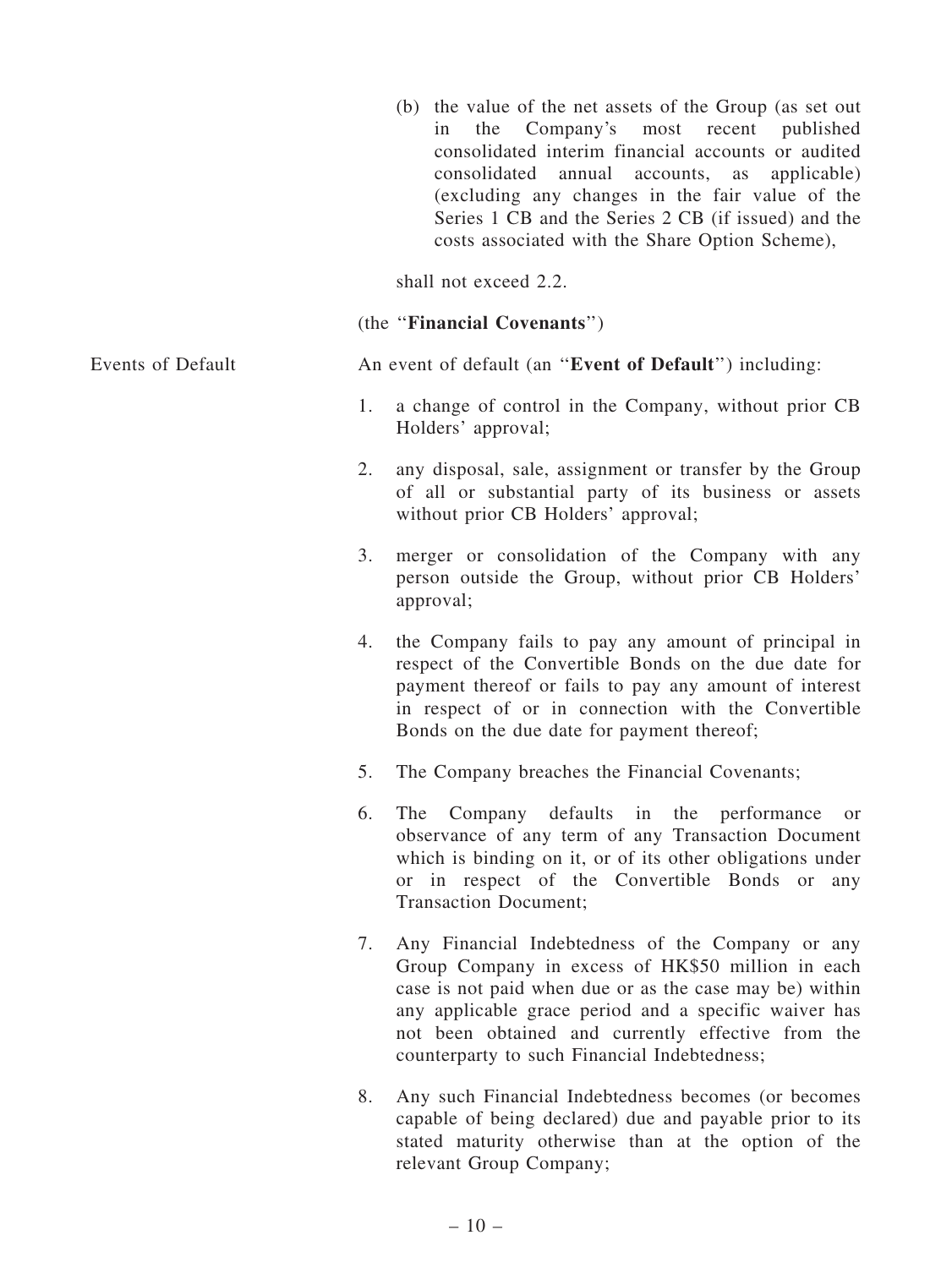- 9. Any Group Company fails to pay when due any amount payable by it under any guarantee of any indebtedness involving an amount of more than HK\$50 million (or its equivalent in any other currency or currencies) in each case is not paid when due or (as the case may be) within any applicable grace period and a specific waiver has not been obtained and currently effective from the counterparty to such guarantee;
- 10. One or more judgment(s) or order(s) for the payment of any amount of more than HK\$30,000,000 (or its equivalent in any other currency or currencies), whether individually or in the aggregate, is rendered against any Group Company and continue(s) unsatisfied and unstayed for a period of 30 days after the date(s) thereof or, if later, the date therein specified for payment;
- 11. Any litigation, arbitration, administrative, governmental, regulatory or other investigations, proceedings or disputes are commenced or threatened against any Group Company or any of their respective assets (or against the directors of any Group Company) arising from their carrying out of duties as directors of the related Group Company) which are reasonably likely to be adversely determined and, if so determined, could reasonably be expected to have a negative cash impact of HK\$30,000,000 or more;
- 12. An event has occurred which is, or which may with the taking of any step or the passage of time become, an insolvency event in relation to the Company or any Principal Subsidiary;
- 13. An order is made or an effective resolution is passed for the winding up, liquidation or dissolution of any Principal Subsidiary;
- 14. Any action, condition or thing at any time required to be taken, fulfilled or done in order (i) to enable the Company lawfully to enter into, exercise its rights and perform and comply with its obligations under and in respect of the Convertible Bonds, (ii) to ensure that those obligations are legal, valid, binding and enforceable and (iii) to make the Transaction Documents admissible in evidence in the courts of Bermuda and/or Hong Kong is not taken, fulfilled or done;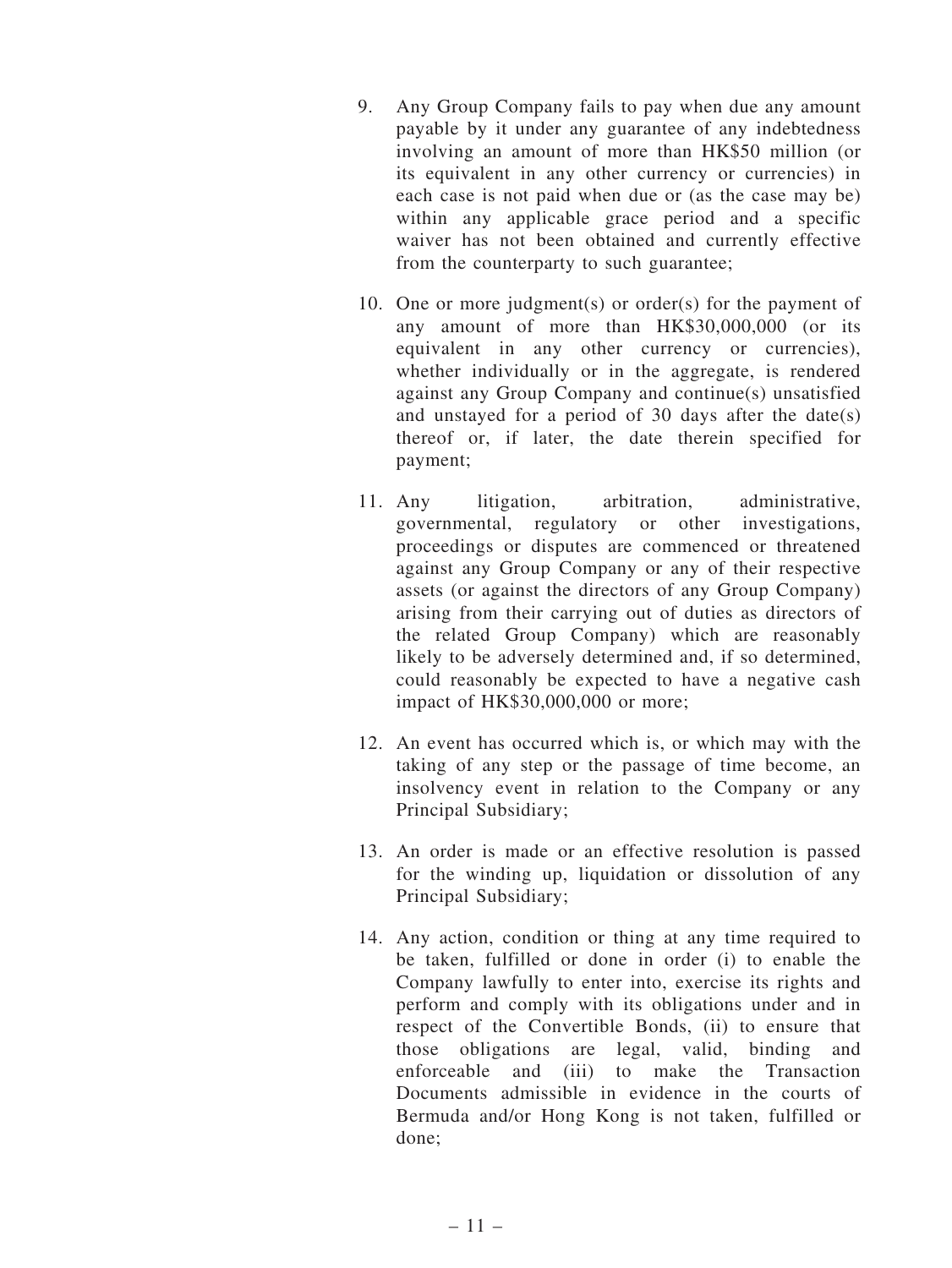- 15. It is or will become unlawful for the Company to perform or comply with any of its obligations under or in respect of the Transaction Documents;
- 16. There is a material breach of any applicable Law (including the Listing Rules) by any Group Company or any director or senior officers of the Company when acting for and on behalf of the Company where such breach has or could reasonably expected to have a Material Adverse Effect;
- 17. (i) all or any substantial part of the undertaking, assets and revenues of any Group Company is condemned, seized or otherwise appropriated by any person acting under the authority of any national, regional or local government or (ii) any Group Company is prevented by any such person from exercising normal control over all or any substantial part of its undertaking, assets and revenues;
- 18. The Shares shall cease to be listed on the Stock Exchange or steps are taken by or on behalf of the Company to effect such cessation;
- 19. Trading in the Shares on the Stock Exchange has been suspended for five (5) consecutive Trading Days other than for reasons of pending the issue of an announcement of the Issuer pursuant to chapter 14 or chapter 14A of the Listing Rules; or
- 20. The Company fails to publish its annual report as required under the Listing Rules within 10 Business Days from the date being the last day for the Company to issue its annual report or fails to obtain an unqualified audit report.
- Redemption at Maturity Unless previously redeemed, converted or purchased and cancelled, the Company will redeem all the outstanding Convertible Bonds held by a CB Holder on the Maturity Date, at an amount (the "Maturity Redemption Amount") equal to the aggregate of:
	- (i) the aggregate principal amount of such outstanding Convertible Bonds held by Convertible Bonds Holder;
	- (ii) any accrued but unpaid interest on such outstanding Convertible Bonds;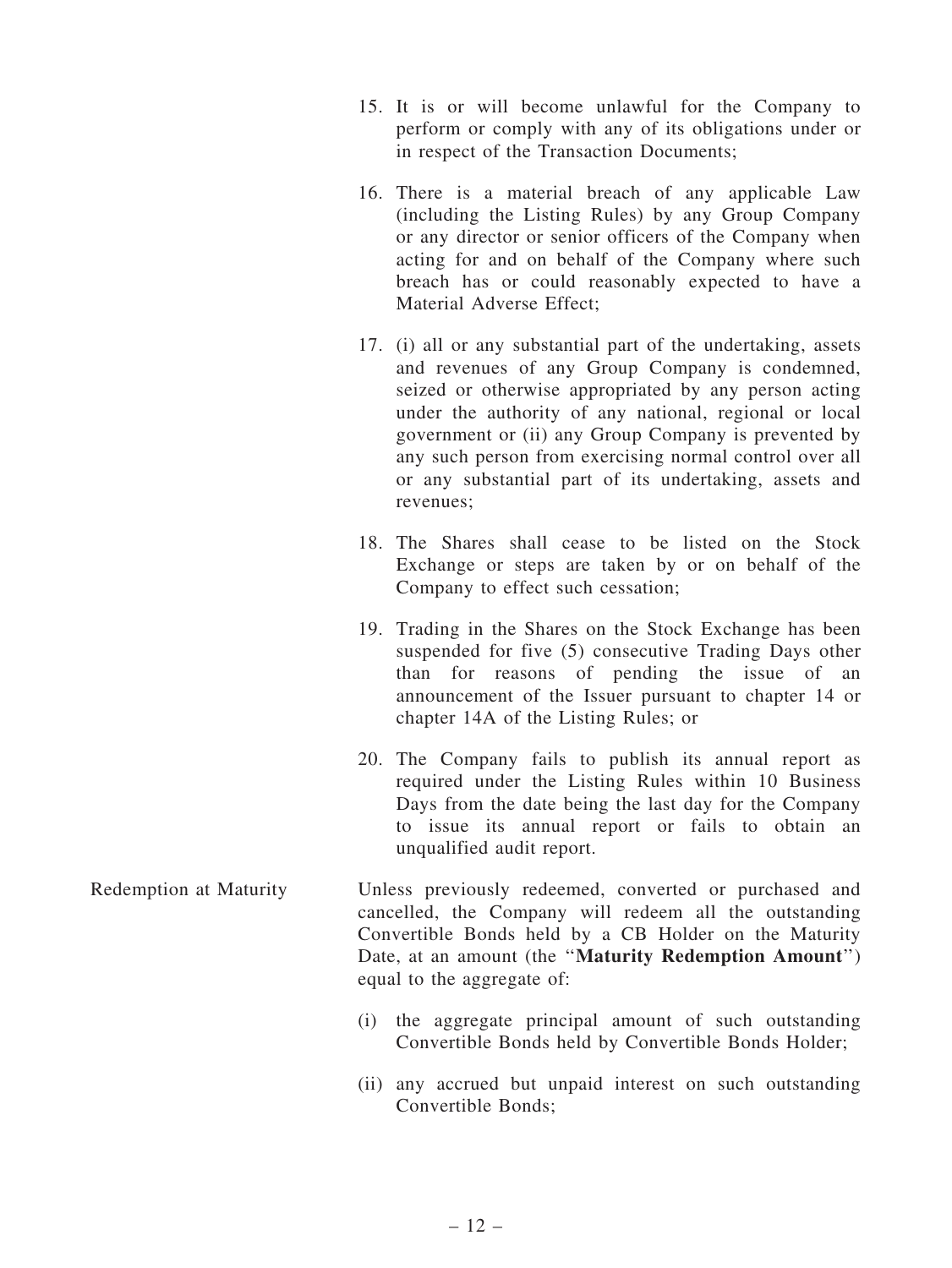- (iii) any outstanding amounts due under the Transaction Documents (including, without limitation, default interest); and
- (iv) an amount that would yield an Internal Rate of Return of 11% on the aggregate principal amount of the Convertible Bonds calculated from the Issue Date until the Maturity Date.

Early Redemption by the Company The Company has the right at any time on or after 2 years from the Issue Date, provided that no Event of Default has occurred as at such time and subject to the CB Holders' Approval, the Company has the right to redeem the outstanding Convertible Bonds (in full but not in part) held by a CB Holder at an amount equal to the aggregate of:

- i. the aggregate principal amount of the outstanding Convertible Bonds held by such Convertible Bonds Holder;
- ii. any accrued but unpaid interest on the Convertible Bonds;
- iii. any outstanding amounts due under the Transaction Documents (including, without limitation, default interest); and
- iv. an amount that would yield an Internal Rate of Return of 11% on the aggregate principal amount of the Convertible Bonds calculated from the Issue Date until the early redemption date.
- Default Redemption Upon occurrence of an Event of Default, unless such Event of Default is remedied according to the CB instruments, each CB Holder of shall have the right to require the Company to redeem its Convertible Bonds in full at an amount equal to the aggregate of:
	- (i) the aggregate principal amount of such outstanding Convertible Bonds held by such CB Holder;
	- (ii) any accrued but unpaid interest on such outstanding Convertible Bonds;
	- (iii) any outstanding amounts due under the Transaction Documents (including, without limitation, default interest); and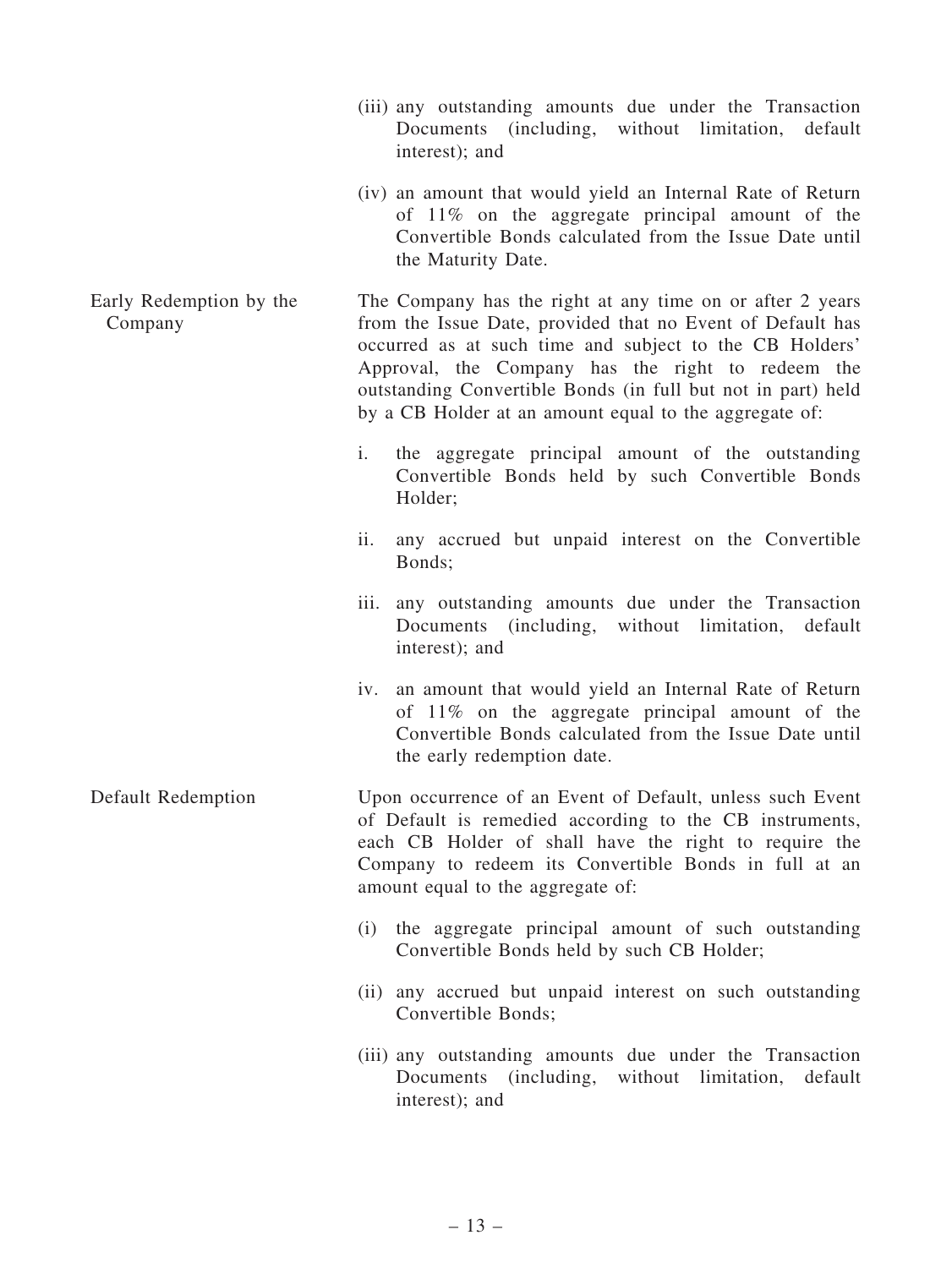(iv) an amount that would yield an Internal Rate of Return of 18% on the aggregate principal amount of the Convertible Bonds calculated from the Issue Date until the default redemption date. Transferability Transfers of the Convertible Bonds and the Conversion Shares to the Company's competitors and joint venture partners are subject to restrictions. Listing No application will be made for the listing of, and permission to deal in, the Conversion Bonds on the Stock Exchange or any other stock exchange. The Company shall apply to the Listing Committee of the Stock Exchange for the listing of, and permission to deal in, the Conversion Shares.

Neither the Convertible Bonds nor the Conversion Shares have been offered or sold and they may not be offered or sold in Hong Kong to the public within the meaning of the Companies Ordinance.

Neither the Convertible Bonds nor the Conversion Shares have been and they will not be registered under the United States Securities Act of 1933, as amended, and will not be offered or sold within the United States.

## EFFECT ON THE SHARE CAPITAL OF THE COMPANY AS A RESULT OF THE CONVERSION OF THE CONVERTIBLE BONDS

Assuming exercise in full of the Conversion Rights at the initial Conversion Price of HK\$1.00 per Share, an aggregate of 300,000,000 Conversion Shares will be issued, representing approximately 10.94% of the issued share capital of the Company as at the date of this announcement and approximately 9.86% of the issued share capital of the Company as enlarged by the allotment and issue of the Conversion Shares (assuming there was no repurchase of Shares or issue of other new Shares).

# REASONS FOR THE CB ISSUE AND THE USE OF PROCEEDS

The Directors consider the CB Issue offers a good opportunity for the Company to raise capital for expansion of theatrical exhibitions and potential acquisition opportunity of cinema business in the PRC region. In addition, the subscription of the Convertible Bonds will strengthen the Group's financial position in line with its business strategies. The Group plans to accelerate the construction of cinemas in the next 3 years, with the increase in the number of screens not less than 20% on average each year. In the meantime, the Group actively looks for quality projects for participation in production to enhance the overall profitability of the Group. The gross proceeds raised from the CB Issue will be HK\$300 million. The estimated net proceeds from the CB Issue (after deducting all related expenses) of approximately HK\$299,155,000.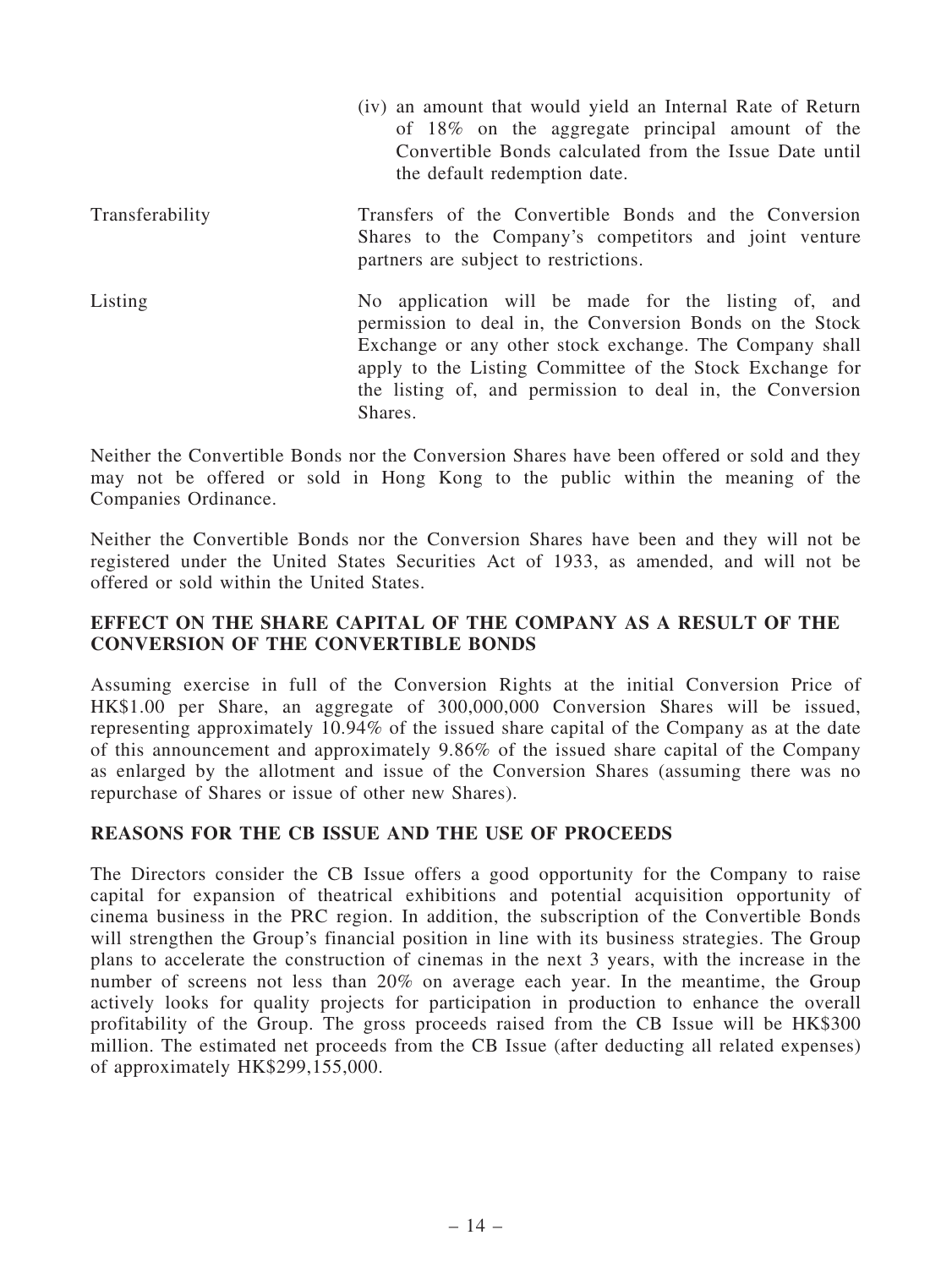Based on the estimate net proceeds of HK\$299,155,000 and the 300,000,000 Shares which may fall to be issued upon conversion in full of the Convertible Bonds at the initial Conversion Price, the net price to the Company for each Conversion Share is approximately HK\$0.997.

Pursuant to the Subscription Agreement, the Company shall use the proceeds raised through the CB Issue to finance the expansion and operation of the theatrical exhibitions in the PRC and the acquisition of cinema multiplex which is not listed on any stock exchange.

The Directors (including independent non-executive Directors) consider that the terms of the Subscription Agreement and the transactions contemplated thereunder (including the CB Issue and the allotment and issue of the Conversion Shares) are on normal commercial terms, fair and reasonable and in the interests of the Company and the Shareholders as a whole.

#### SHAREHOLDING STRUCTURE

The shareholding structure of the Company (i) as at the date of this announcement; (ii) immediately after the allotment and issue of only the Series 1 CB Conversion Shares upon full conversion of the Series 1 CB at the initial Conversion Price; and (iii) immediately after the allotment and issue of the Conversion Shares upon full conversion of the Series 1 CB and the Series 2 CB at the initial Conversion Price (assuming that there is no other change in the issued share capital of the Company from the date of this announcement and up to the Closing Date are set out below:

 $\mathbf{r}$   $\mathbf{r}$   $\mathbf{r}$   $\mathbf{r}$ 

| Name of Shareholders                                                       | As at the date of<br>this announcement<br>Number of |         | <b>Assuming full</b><br>conversion of<br>Series 1 CB<br>at the initial<br><b>Conversion Price</b><br>Number of |         | Assuming full<br>conversion of<br>Series 1 CB and<br>Series 2 CB<br>at the initial<br><b>Conversion Price</b><br>Number of |         |
|----------------------------------------------------------------------------|-----------------------------------------------------|---------|----------------------------------------------------------------------------------------------------------------|---------|----------------------------------------------------------------------------------------------------------------------------|---------|
|                                                                            | <b>Shares</b>                                       | $\%$    | <b>Shares</b>                                                                                                  | $\%$    | <b>Shares</b>                                                                                                              | $\%$    |
| Skyera International Limited                                               |                                                     |         |                                                                                                                |         |                                                                                                                            |         |
| ("Skyera")                                                                 | 439,791,463                                         | 16.04%  | 439,791,463                                                                                                    | 14.95%  | 439,791,463                                                                                                                | 14.45%  |
| Mainway Enterprises Limited<br>("Mainway")                                 | 408,715,990                                         | 14.90%  | 408,715,990                                                                                                    | 13.89%  | 408,715,990                                                                                                                | 13.43%  |
| Noble Biz International                                                    |                                                     |         |                                                                                                                |         |                                                                                                                            |         |
| Limited ("Noble Biz")<br>Orange Sky Entertainment<br>Group (International) | 129,666,667                                         | 4.73%   | 129,666,667                                                                                                    | 4.41%   | 129,666,667                                                                                                                | 4.26%   |
| Holding Company Limited<br>("OSEG")                                        | 565,719,948                                         | 20.63%  | 565,719,948                                                                                                    | 19.23%  | 565,719,948                                                                                                                | 18.59%  |
| Cyber International Limited                                                |                                                     |         |                                                                                                                |         |                                                                                                                            |         |
| ("Cyber")                                                                  | 180,000,000                                         | 6.56%   | 180,000,000                                                                                                    | 6.12%   | 180,000,000                                                                                                                | 5.92%   |
| WU Kebo ("Mr. Wu") <sup>Notes</sup>                                        | 1,723,894,068                                       | 62.86%  | 1,723,894,068                                                                                                  | 58.59%  | 1,723,894,068                                                                                                              | 56.66%  |
|                                                                            | 117,775,000                                         | 4.29%   | 117,775,000                                                                                                    | 4.00%   | 117,775,000                                                                                                                | 3.87%   |
| Investor                                                                   |                                                     |         | 200,000,000                                                                                                    | 6.80%   | 300,000,000                                                                                                                | 9.86%   |
| Other Public Shareholder                                                   | 900,850,180                                         | 32.85%  | 900,850,180                                                                                                    | 30.61%  | 900,850,180                                                                                                                | 29.61%  |
| <b>Total</b>                                                               | 2,742,519,248                                       | $100\%$ | 2,942,519,248                                                                                                  | $100\%$ | 3,042,519,248                                                                                                              | $100\%$ |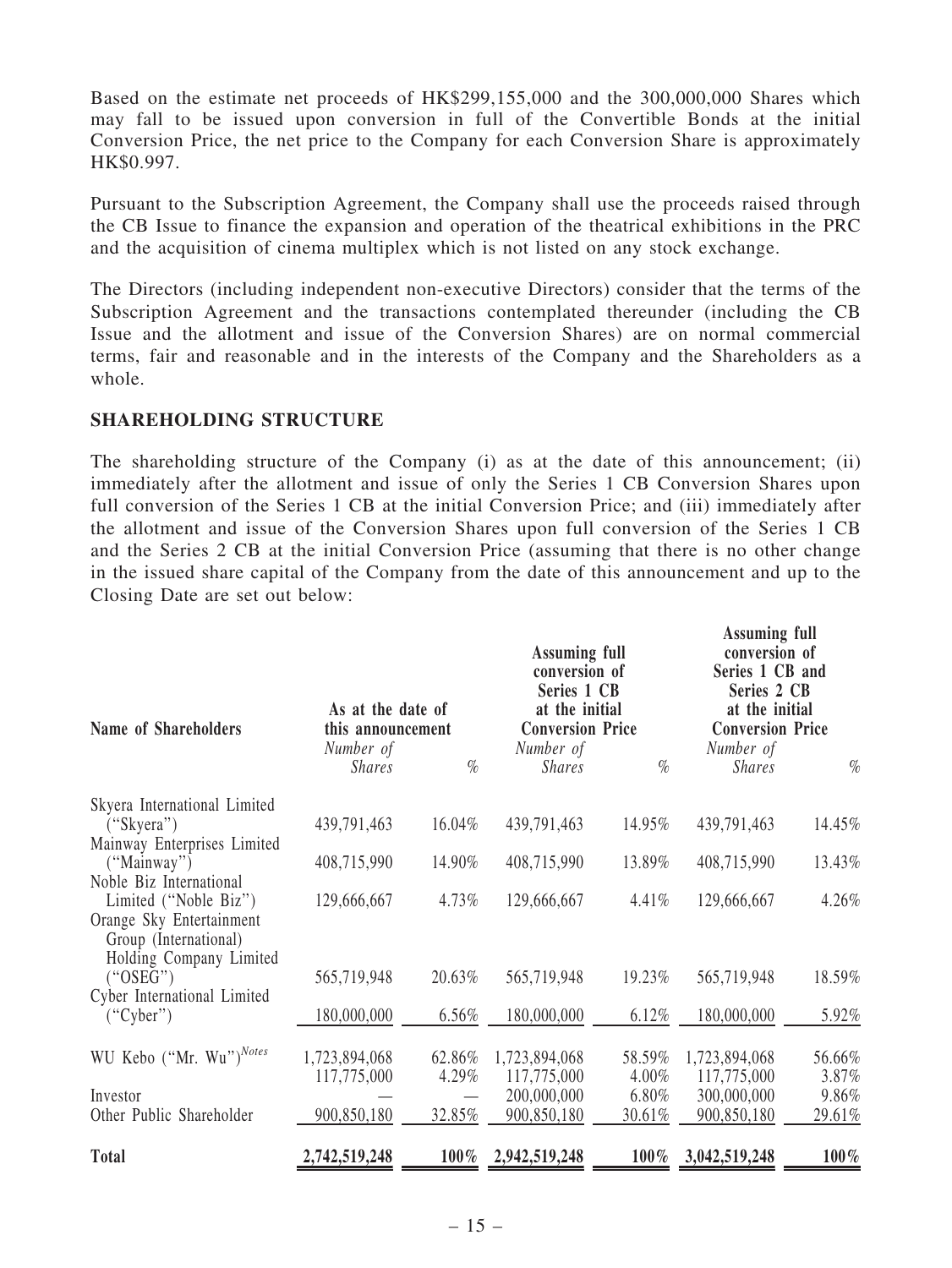#### Notes:

1. By virtue of the Securities and Futures Ordinance, Mr. Wu was deemed to have interest in a total of 1,723,894,068 Shares, of which (i) 439,791,463 Shares were held by Skyera; (ii) 408,715,990 Shares were held by Mainway; (iii) 129,666,667 Shares were held by Noble Biz; (iv) 565,719,948 Shares were held by OSEG (a company 80% owned by Mr. Wu) and (v) 180,000,000 Shares were held by Cyber.

In addition, Mr. Wu had interest in 117,775,000 Shares as at date of this announcement which were beneficially held in his own name.

- 2. Skyera is a company wholly owned by Mr. Wu, who is also a director of Skyera.
- 3. Mainway is a company wholly owned by Mr. Wu, who is also a director of Mainway.
- 4. Nobal Biz is a company wholly owned by Mr. Wu, who is also a director of Nobal Biz.
- 5. OSEG (a company 80% owned by Mr. Wu) was interested in 565,719,948 Shares. Mr. Wu is a Director of OSEG and Mr. Li Pei Sen is the associate Chairman of OSEG.
- 6. Cyber is a company owned by an associate of Mr. Wu.

#### INFORMATION ON THE INVESTOR

The Investor is a limited liability business company incorporated under the laws of the British Virgin Islands and an indirectly wholly-owned special purpose vehicle of CCB International (Holdings) Limited. CCB International (Holdings) Limited is an investment services flagship which is wholly-owned by China Construction Bank Corporation, a jointstock company incorporated in the PRC and listed on the Main Board of the Stock Exchange (stock code: 0939) and the Shanghai Stock Exchange (stock code: 601939).

#### INFORMATION ON THE COMPANY AND THE GROUP

The Company is a company incorporated in Bermuda with limited liability, the Shares of which are listed on the Main Board of the Stock Exchange.

The principal business activities of the Group are in production, financing and distribution of films and television programs and theatrical exhibitions.

## FUND RAISING ACTIVITIES IN THE PAST TWELVE MONTHS PRIOR TO THE DATE OF THIS ANNOUNCEMENT

There had not been any equity fund raising activity conducted by the Group in the past 12 months immediately preceding the date of this announcement.

#### **GENERAL**

The Conversion Shares will be allotted and issued under the General Mandate granted to the Directors at the annual general meeting of the Company held on 5 June 2015. Under the General Mandate, a maximum of 548,503,849 new Shares may fall to be allotted and issued.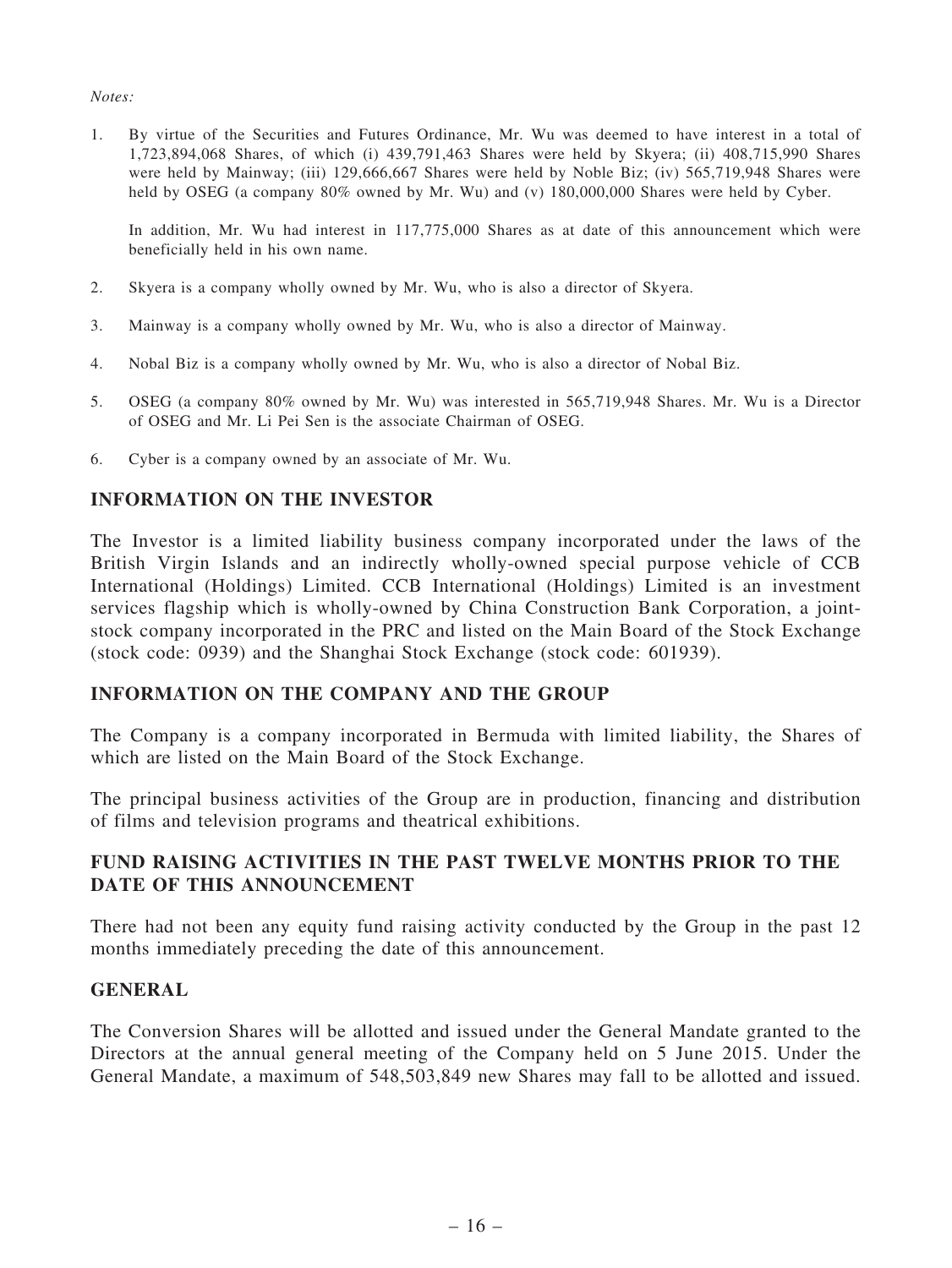The General Mandate has not been previously utilised prior to the date of this announcement. As such, the General Mandate will be sufficient for, and no further Shareholders' approval is required for, the allotment and issue of the Conversion Shares. An application will be made to the Stock Exchange for the listing of, and permission to deal in, the Conversion Shares to be issued upon the exercise of the Conversion Rights.

Closing of the Subscription Agreement is subject to fulfilment and/or waiver of the conditions precedent under the Subscription Agreement. Accordingly, the CB Issue may or may not proceed. Shareholders and potential investors are reminded to exercise caution when dealing in the Shares.

### **DEFINITIONS**

In this announcement, unless the context otherwise requires, the following terms shall have the meanings as set out below:

| "Board"            | The board of Directors                                                                                                                                                                                                                  |
|--------------------|-----------------------------------------------------------------------------------------------------------------------------------------------------------------------------------------------------------------------------------------|
| "Business Day"     | a day on which commercial banks and foreign exchange<br>markets settle payments in Bermuda and Hong Kong,<br>excluding any day in Hong Kong on which a typhoon<br>signal number 8 or above or a "black" rainstorm warning is<br>hoisted |
| "CB Holders"       | holder(s) of the Convertible Bonds, including all subsequent<br>transferees) of the Convertible Bonds                                                                                                                                   |
| "CB Instrument(s)" | collectively, the Series 1 CB Instrument and the Series 2 CB<br>Instrument                                                                                                                                                              |
| "CB Issue"         | the issue of the Convertible Bonds pursuant to the terms of<br>the Subscription Agreement                                                                                                                                               |
| "Closing"          | the closing of the subscription of the Convertible Bonds<br>pursuant to the terms of the Subscription Agreement                                                                                                                         |
| "Closing Date"     | in respect of the Series 1 CB, the Series 1 Closing Date; and<br>in respect of the Series 2 CB, the Series 2 Closing Date                                                                                                               |
| "Closing Price"    | for the Shares for any Trading Day, the price per Share<br>published in the Daily Quotation Sheet published by the<br>Stock Exchange for such day                                                                                       |
| "Company"          | Orange Sky Golden Harvest Entertainment (Holdings)<br>Limited, a company incorporated in Bermuda with limited<br>liability, the Shares of which are listed on the Main Board<br>of the Stock Exchange                                   |
| "Conversion Price" | HK\$1.00 per Conversion Share, subject to adjustment in the<br>manner provided in the CB Instruments                                                                                                                                    |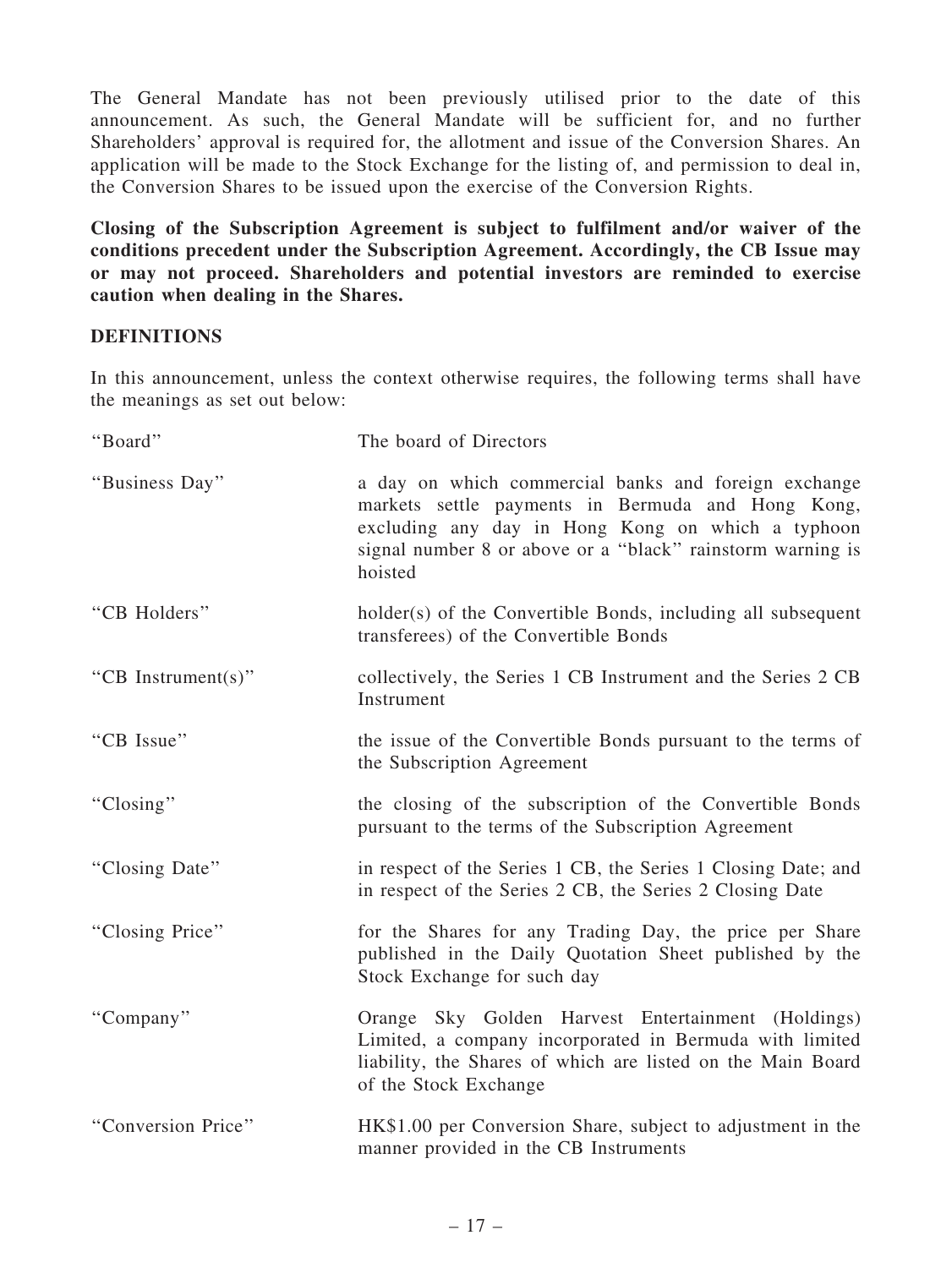| "Conversion Share(s)"    | the Conversion Shares issuable upon conversion of the<br>Convertible Bonds                                                                                                                                                                                                   |
|--------------------------|------------------------------------------------------------------------------------------------------------------------------------------------------------------------------------------------------------------------------------------------------------------------------|
| "Convertible Bonds"      | the Series 1 CB and the Series 2 CB, or either of them, as<br>the case may be                                                                                                                                                                                                |
| "Directors"              | the directors of the Company                                                                                                                                                                                                                                                 |
| "Financial Indebtedness" | any indebtedness of the Group (other than the convertible<br>bonds) for or in respect of:                                                                                                                                                                                    |
|                          | (a) moneys borrowed;                                                                                                                                                                                                                                                         |
|                          | (b) any amount raised by acceptance under any acceptance<br>credit facility or dematerialised equivalent;                                                                                                                                                                    |
|                          | (c) any amount raised pursuant to any note purchase<br>facility, Series 1 CB, debentures, loan stock or any<br>similar instrument;                                                                                                                                           |
|                          | (d) the amount of any liability in respect of any lease or<br>hire purchase contract which would, in accordance with<br>GAAP, be treated as a finance or capital lease;                                                                                                      |
|                          | (e) receivables sold or discounted (other than<br>any<br>receivables to the extent they are sold on a non-<br>recourse basis);                                                                                                                                               |
|                          | amount raised under any other transaction<br>(f)<br>any<br>(including any forward sale or purchase agreement)<br>having the commercial effect of a borrowing;                                                                                                                |
|                          | (g) any derivative transaction entered into in connection<br>with protection against or benefit from fluctuation in<br>any rate or price (and, when calculating the value of<br>any derivative transaction, only the marked to market<br>value shall be taken into account); |
|                          | (h) any amount raised by the issue of shares that are<br>redeemable at the option of the holder;                                                                                                                                                                             |
|                          | any counter-indemnity obligation in respect of a<br>(i)<br>guarantee, indemnity, standby or documentary letter of<br>credit or any other instrument issued by a bank or<br>financial institution; and                                                                        |
|                          | (j) the amount of any liability in respect of any guarantee<br>or indemnity for any of the items referred to in<br>paragraphs (a) to (i) above                                                                                                                               |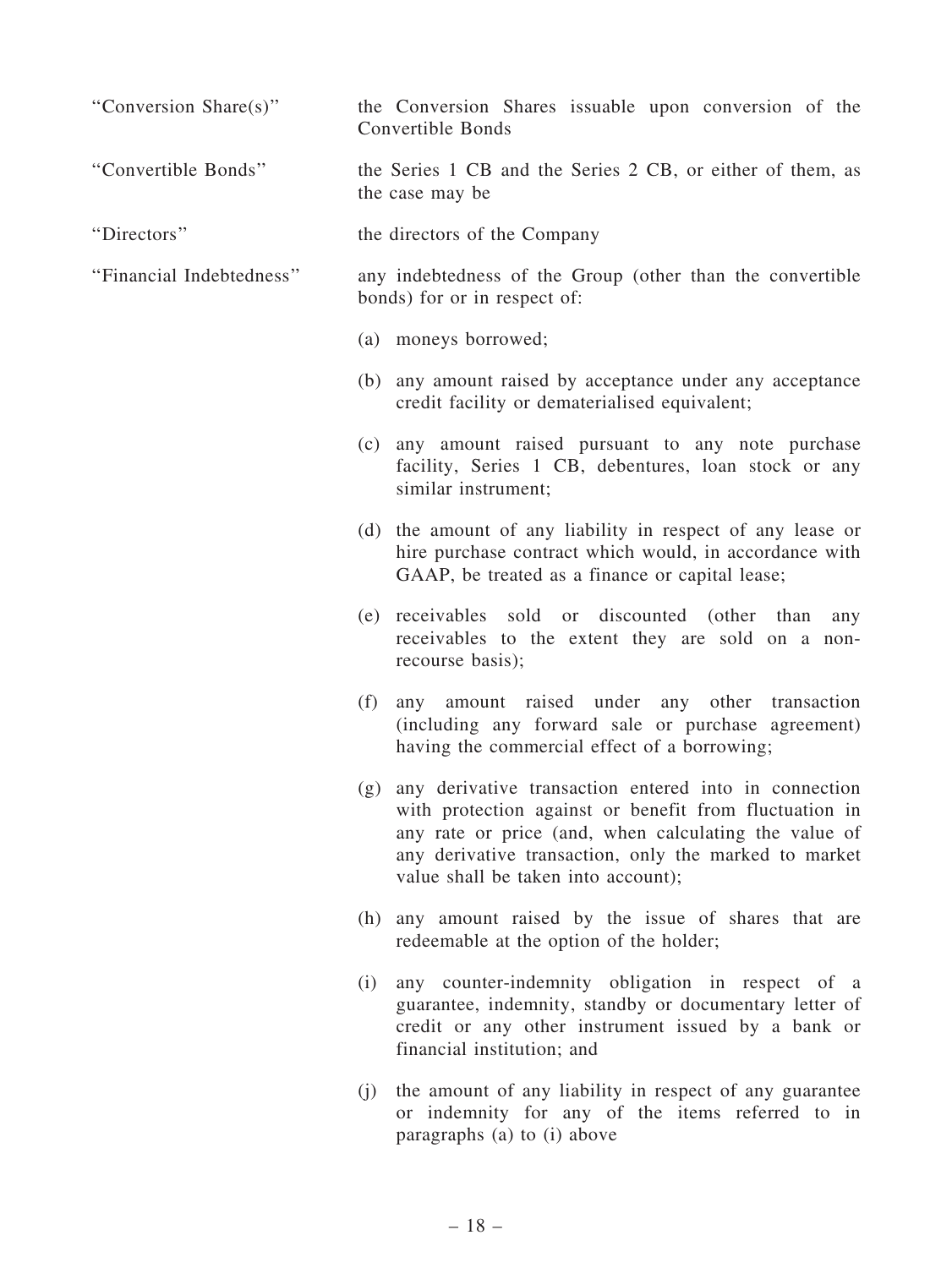| "General Mandate"         | the general mandate granted to the Directors at the annual<br>general meeting on 5 June 2015 to allot, issue and deal with<br>not more than 548,503,849 Shares                                                                                                                                                                                                                                                                                                                                                                                |
|---------------------------|-----------------------------------------------------------------------------------------------------------------------------------------------------------------------------------------------------------------------------------------------------------------------------------------------------------------------------------------------------------------------------------------------------------------------------------------------------------------------------------------------------------------------------------------------|
| "Government Authority"    | any national, provincial, municipal, city or local government<br>or other political subdivision thereof and any entity<br>exercising executive, legislative, judicial, regulatory or<br>administrative functions of or pertaining to government                                                                                                                                                                                                                                                                                               |
| "Group"                   | The Company and its subsidiaries and "member of the<br>Group" and "Group Company" shall be construed<br>accordingly                                                                                                                                                                                                                                                                                                                                                                                                                           |
| "Hong Kong"               | the Hong Kong Special Administrative Region of the<br>People's Republic of China                                                                                                                                                                                                                                                                                                                                                                                                                                                              |
| "HK\$"                    | Hong Kong Dollars, the lawful currency in Hong Kong                                                                                                                                                                                                                                                                                                                                                                                                                                                                                           |
| "Internal Rate of Return" | in respect of any portion of the Series 1 CB held by a Series<br>1 CB Holder, the annual rate based on a 365-day period<br>used to, at any relevant reference point in time, discount the<br>cash flows in respect of such portion of the Series 1 CB<br>(such cash flow to include the subscription consideration<br>and cash received by the Series 1 CB Holder as a result of<br>any redemption of such Series 1 CB (if any)) to the Issue<br>Date such that the present value of such aggregate cash<br>flows equals zero. In particular: |
|                           | (a) the Internal Rate of Return will be calculated with<br>reference to the period from the Issue Date to the<br>relevant Redemption Date;                                                                                                                                                                                                                                                                                                                                                                                                    |
|                           | (b) the calculation of the Internal Rate of Return shall take<br>into account the interest amounts on the principal<br>amount of the Series 1 CB which have accrued and<br>have been paid pursuant, such interest amounts to be<br>considered as cash flow received by the Series 1 CB<br>Holder in the calculation of the Internal Rate of Return;                                                                                                                                                                                           |
|                           | (c) the calculation of the Internal Rate of Return shall not<br>take into account the Default Interest which have<br>accrued and have been paid pursuant to the CB<br>Instruments; and                                                                                                                                                                                                                                                                                                                                                        |
|                           | (d) the calculation of the Internal Rate of Return shall be<br>net of the any transaction costs and any applicable<br>taxes                                                                                                                                                                                                                                                                                                                                                                                                                   |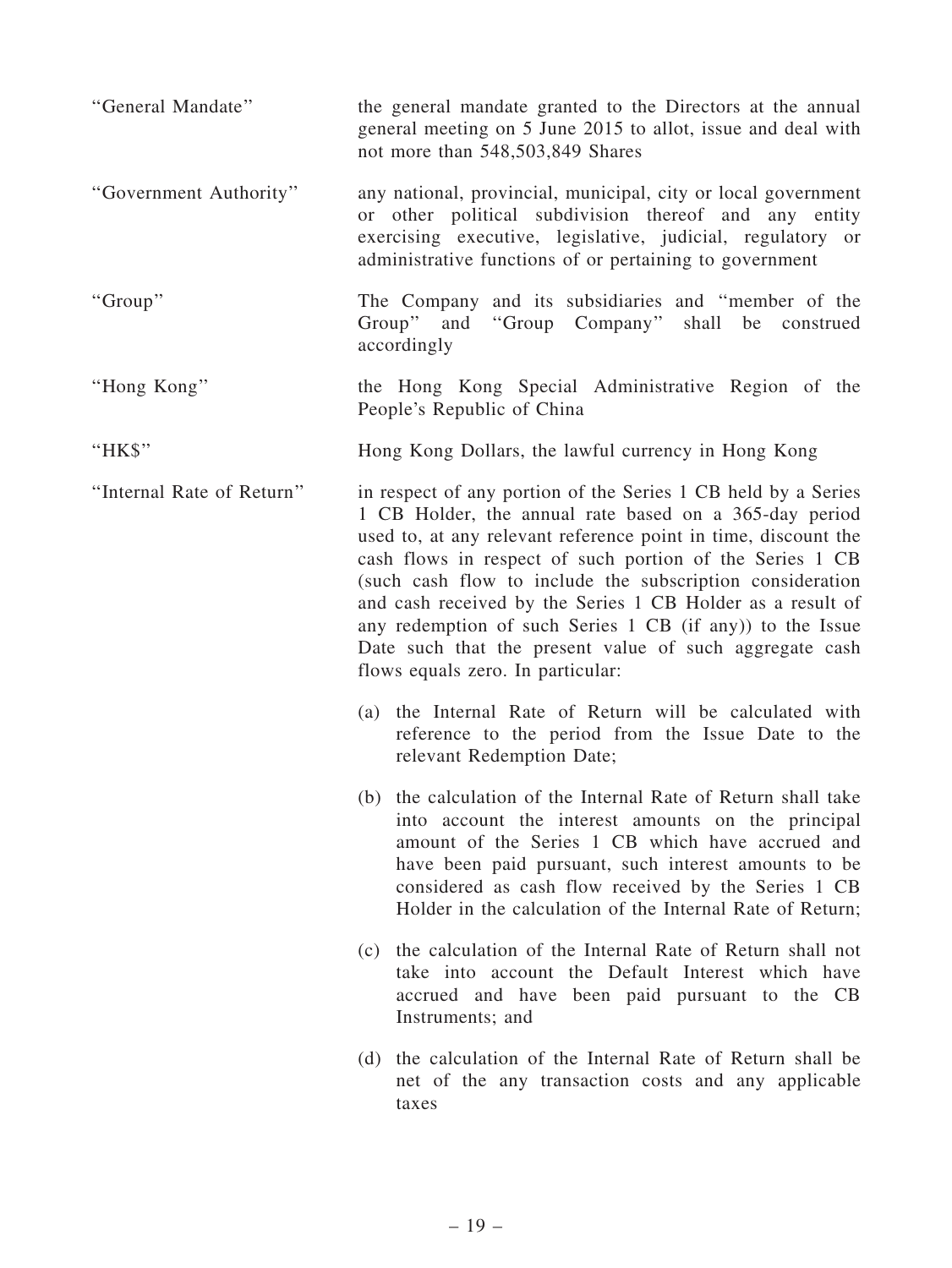| "Investor"                  | WAN TAI INVESTMENTS LIMITED (萬鈦投資有限公司),<br>a limited liability business company incorporated under the<br>laws of the British Virgin Islands and an indirectly wholly-<br>owned special purpose vehicle of CCB International<br>(Holdings) Limited                                                                                                                                                                               |
|-----------------------------|----------------------------------------------------------------------------------------------------------------------------------------------------------------------------------------------------------------------------------------------------------------------------------------------------------------------------------------------------------------------------------------------------------------------------------|
| "Issue Date"                | in respect of the Series 1 CB, the Series 1 Issue Date; and<br>in respect of the Series 2 CB, the Series 2 Issue Date                                                                                                                                                                                                                                                                                                            |
| "Issuer Warranties"         | the warranties given by the Company as set out in the<br>Subscription Agreement, and each a "Warranty"                                                                                                                                                                                                                                                                                                                           |
| "Listing Rules"             | the Rules Governing the Listing of Securities on the Stock<br>Exchange                                                                                                                                                                                                                                                                                                                                                           |
| "Long Stop Date"            | in respect of the Series 1 CB, the Series 1 Long Stop Date;<br>and in respect of the Series 2 CB, the Series 2 Long Stop<br>Date                                                                                                                                                                                                                                                                                                 |
| "Material Adverse Change"   | any material adverse change in, or any change in<br>circumstances that has a material adverse effect on, the<br>business, operations, financial position (including any<br>material increase in provisions), earnings, condition<br>prospects of the Group taken as a whole                                                                                                                                                      |
| "Maturity Date"             | the date falling on the third anniversary of the Issue Date, or<br>if such date is not a Business Day, the Business Day<br>immediately following such date                                                                                                                                                                                                                                                                       |
| "PRC"                       | The People's Republic of China, which for the purpose of<br>this announcement excludes Hong Kong, Taiwan and Macao<br>Special Administrative Region of the People's Republic of<br>China                                                                                                                                                                                                                                         |
| "Principal Subsidiary(ies)" | Giant Harvest Limited, City Entertainment Corporation<br>Limited, Golden Sky Entertainment Limited, GH Investment<br>Limited,<br>Golden<br>Screen<br>Golden<br>Limited,<br>Harvest<br>Entertainment International Limited, Orange Sky Golden<br>Harvest Entertainment Company Limited, Golden Harvest<br>Cinemas Holding Limited, Golden Sky Pacific Limited and<br>Orange Sky Golden Harvest Cinemas (China) Company<br>Limited |
| "Series 1 CB"               | means the HK\$200,000,000 5% convertible bonds with a<br>term of 3 years of the Company constituted by the Series 1<br>CB Instrument, or as the context may require, any portion of<br>it                                                                                                                                                                                                                                        |
| "Series 1 Issue Date"       | the date on which the Series 1 CB are originally issued in<br>accordance with the Subscription Agreement                                                                                                                                                                                                                                                                                                                         |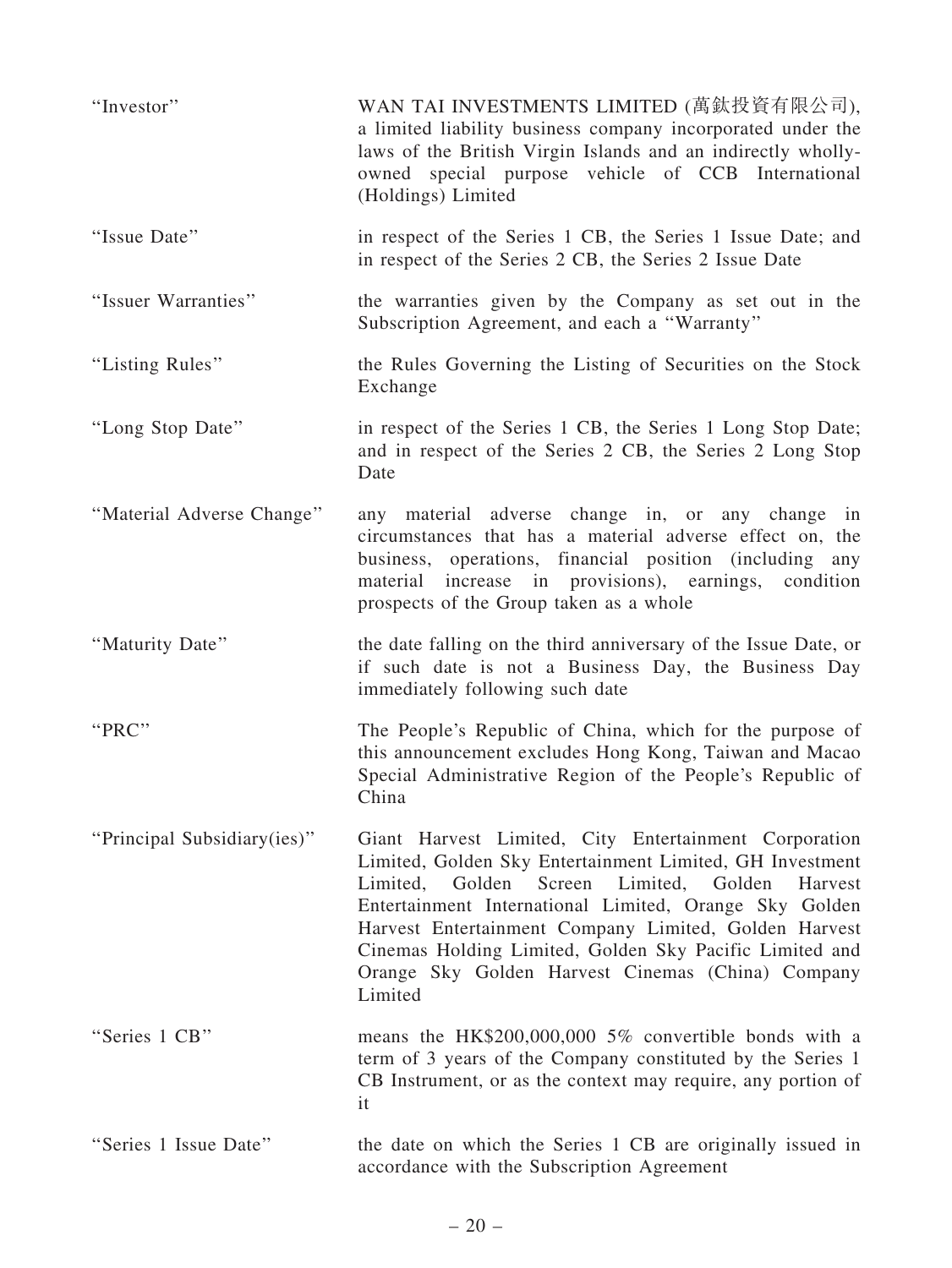| "Series 1 Long Stop Date" | means 31 January 2016 or such later date as may be agreed<br>by the Investor and the Company                                                                                                                                                                                                                                                                                                                                                                                                                                                                                                                                                                                                                                                                                                                                                                                                       |
|---------------------------|----------------------------------------------------------------------------------------------------------------------------------------------------------------------------------------------------------------------------------------------------------------------------------------------------------------------------------------------------------------------------------------------------------------------------------------------------------------------------------------------------------------------------------------------------------------------------------------------------------------------------------------------------------------------------------------------------------------------------------------------------------------------------------------------------------------------------------------------------------------------------------------------------|
| "Series 2 CB"             | means the HK\$100,000,000 5% convertible bonds with a<br>term of 3 years of the Company constituted by the Series 2<br>CB Instrument, or as the context may require, any portion of<br>it                                                                                                                                                                                                                                                                                                                                                                                                                                                                                                                                                                                                                                                                                                          |
| "Series 2 Issue Date"     | the date on which the Series 2 CB are originally issued in<br>accordance with the Subscription Agreement                                                                                                                                                                                                                                                                                                                                                                                                                                                                                                                                                                                                                                                                                                                                                                                           |
| "Series 2 Long Stop Date" | means 31 December 2016 or such later date as may be<br>agreed by the Investor and the Company                                                                                                                                                                                                                                                                                                                                                                                                                                                                                                                                                                                                                                                                                                                                                                                                      |
| "Share(s)"                | ordinary shares of HK\$0.10 each in the capital of the<br>Company, or if there has been a sub-division, consolidation,<br>re-classification or re-construction of the share capital of the<br>Company, shares forming part of the ordinary share capital<br>of the Company of such other nominal amount as shall<br>such sub-division,<br>result from<br>consolidation,<br>re-<br>classification or re-construction                                                                                                                                                                                                                                                                                                                                                                                                                                                                                |
| "Share Option Scheme"     | the share option scheme of the Company adopted on 11<br>November 2009 pursuant to which the Board may grant<br>options to subscribe for Shares to any full-time or part-time<br>employee of the Company and/or any subsidiary of the<br>Company; (b) any Director (including executive, non-<br>executive and independent non-executive Director) of the<br>Company and/or any subsidiary of the Company; and (c)<br>any consultant or adviser (whether professional or otherwise<br>and whether on an employment or contractual or honorary<br>basis or otherwise and whether paid or unpaid), distributor,<br>contractor, supplier, service provider, agent, customer, and<br>business partner of the Company and/or any subsidiary of<br>the Company who, at the sole determination of the Board,<br>have contributed or will contribute to the Company and/or<br>any subsidiary of the Company |
| "Shareholder(s)"          | holder(s) of the Shares                                                                                                                                                                                                                                                                                                                                                                                                                                                                                                                                                                                                                                                                                                                                                                                                                                                                            |
| "Stock Exchange"          | The Stock Exchange of Hong Kong Limited                                                                                                                                                                                                                                                                                                                                                                                                                                                                                                                                                                                                                                                                                                                                                                                                                                                            |
| "Subscription Agreement"  | the subscription agreement entered into by the Company and<br>WAN TAI INVESTMENTS LIMITED dated 22 January<br>2016 pursuant to which, among other matters, the Company<br>agreed to issue the Convertible Bonds to WAN TAI<br><b>INVESTMENTS LIMITED</b>                                                                                                                                                                                                                                                                                                                                                                                                                                                                                                                                                                                                                                           |